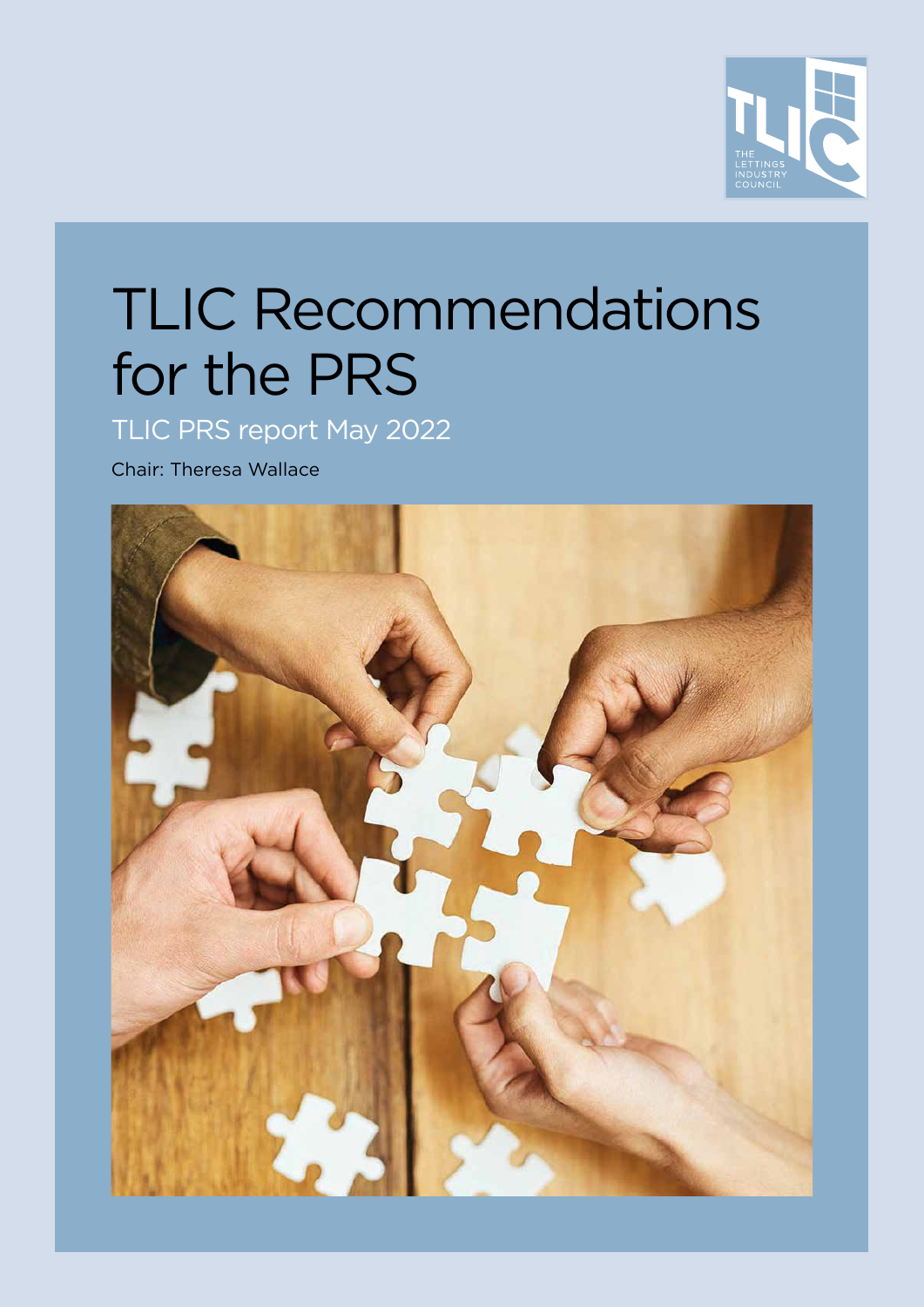## **Contents**

| <b>Foreword</b>          |                                           | 3                 |
|--------------------------|-------------------------------------------|-------------------|
| <b>Executive Summary</b> |                                           | 4                 |
| <b>Section 1</b>         | Loss of Section 21                        | 6                 |
|                          | Changes to Section 8 grounds              | 6                 |
| <b>Section 2</b>         | Tenancy Agreements/Licences to Occupy     | 10                |
|                          | <b>Court Reform</b>                       | 10                |
|                          | <b>Bailiff Reform</b>                     | 12                |
|                          | Mediation                                 | $12 \overline{ }$ |
| <b>Section 3</b>         | Lifetime Deposits                         | 14                |
| <b>Section 4</b>         | Property Standards - the current position | 15                |
|                          | Why a Property MOT?                       | 15                |
|                          | The Property UPRN                         | 16                |
|                          | Landlord licensing                        | 16                |
|                          | A landlord register                       | 16                |
|                          | Mortgage Lenders                          | 17                |
|                          | Decent Homes Standard                     | 17                |
|                          | Roadmap to achieving the Property MOT     | 18                |
| <b>Section 5</b>         | <b>Landlord Registration</b>              | 19                |
|                          | <b>Landlord Redress</b>                   | 19                |
|                          | Regulation of Letting Agents (ROPA)       | 20                |
|                          | <b>Education and Awareness</b>            | 20                |
|                          | Enforcement                               | 21                |
| <b>Section 6</b>         | Rent to Rent schemes                      | 22                |
|                          | <b>Short Term Lets</b>                    | 23                |
| Conclusion               |                                           | 25                |
| <b>Acknowledgments</b>   |                                           | 26                |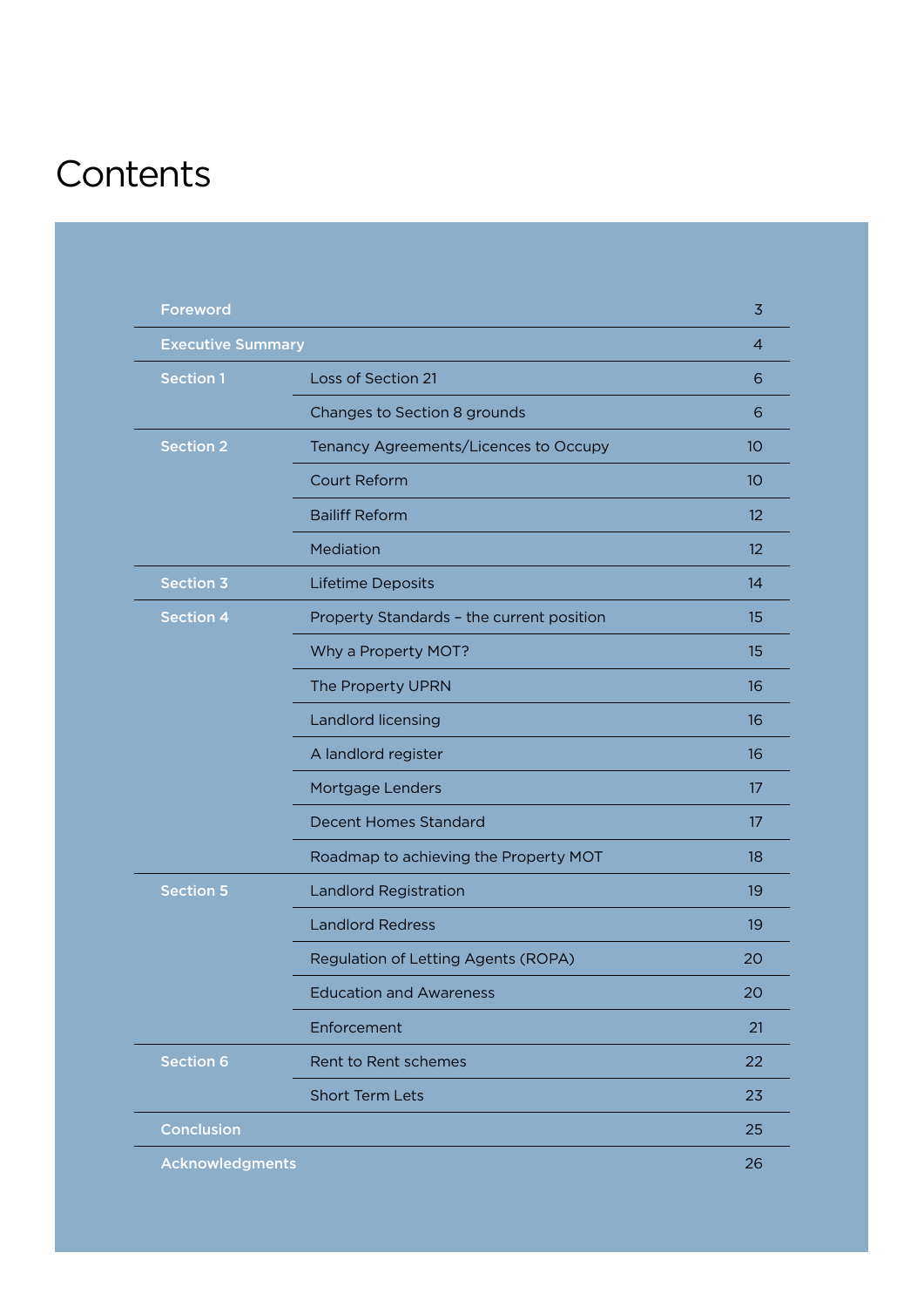### <span id="page-2-0"></span>Foreward



The Lettings Industry Council (TLIC) formed by industry stakeholders from across the PRS have united to work through some of the expected changes to be introduced in the Renter's Reform Bill. Forming 6 working groups looking at different subjects we have produced this paper to help the Government understand what can work in practice and to encourage a vibrant PRS that works for all.

Landlords have been exiting the market for various reasons, many due to the increased legislation introduced piecemeal on an annual basis which, so far, has not solved the issues in the sector. Those issues include some sub-standard properties, rogue and naïve landlords, untrained agents and a minefield of legislation confusing even diligent landlords due to the complexities surrounding providing a rental home. These issues were also referenced in the April 2022 [PAC report](https://publications.parliament.uk/pa/cm5802/cmselect/cmpubacc/996/summary.html) into the regulation of private renting. Each year, in an attempt to combat some of these issues, more legislation is introduced but, so far, this has just compounded the problems further and the raft of unaligned legislation, which often comes at a financial cost to the landlord, is a core reason given for why landlords are exiting the sector, leaving a shortfall of available rental properties. It must be recognised that there are a number of different tenant demographics, for example: students and young professionals who often live in sharer households and are not yet ready to settle in one place, long-term tenants who actively choose to rent long-term instead of buy, aspiring first-time buyers who are unable to obtain a mortgage yet due to mortgage affordability criteria and deposit requirements and, finally, low-income tenants who have been forced into the PRS due to a shortage of social housing.

The lack of social housing has encouraged a small underground market of unscrupulous slum landlords who provide unfit accommodation with vulnerable tenants unable to complain for fear of losing their home. Enforcement is inconsistent and poor due to lack of resource and funding. The industry is keen to see a minimum standard of accommodation and service provided by agents, in a bid to eradicate this small pocket of the market and help target enforcement where it is most needed.

However, it must be said that, overall, the PRS is not broken. In fact the majority of agents and landlords want to do the right thing. However, the minority who cause such issues has meant we have seen a raft of legislation swept in, ultimately negatively impacting the very people the changes are meant to protect.

A broad-brush approach is not the answer. The issues predominantly surround lower income individuals and families and Government need to take this into account when making any changes. Targeting the whole PRS to help one sub section dilutes the ultimate impact.

As a result of the above, in 2022 we are experiencing the biggest crisis we have seen surrounding the shortage of rental property. We need to encourage investment into the market and that includes private landlord investment. We must avoid more private landlords exiting the PRS. Losing Section 21 is causing many to review their investment, as they become more risk adverse. Landlords fear they may never be able to regain possession of their property and must be left with confidence in a legal system that works for them when necessary. Social housing has been depleted, institutional investment is not enough to meet the demand, nor can it plug the huge gap left by private landlords currently exiting the market and it is also a misnomer that these properties will be purchased by first time buyers, many of whom are not able to access affordable mortgages due to strict lending criteria and the need for a sizeable deposit. Therefore, we still require the private landlord to provide affordable and safe rental accommodation to meet the everincreasing demand of a growing tenant sector.

#### **Theresa Wallace**

Chair: The Lettings Industry Council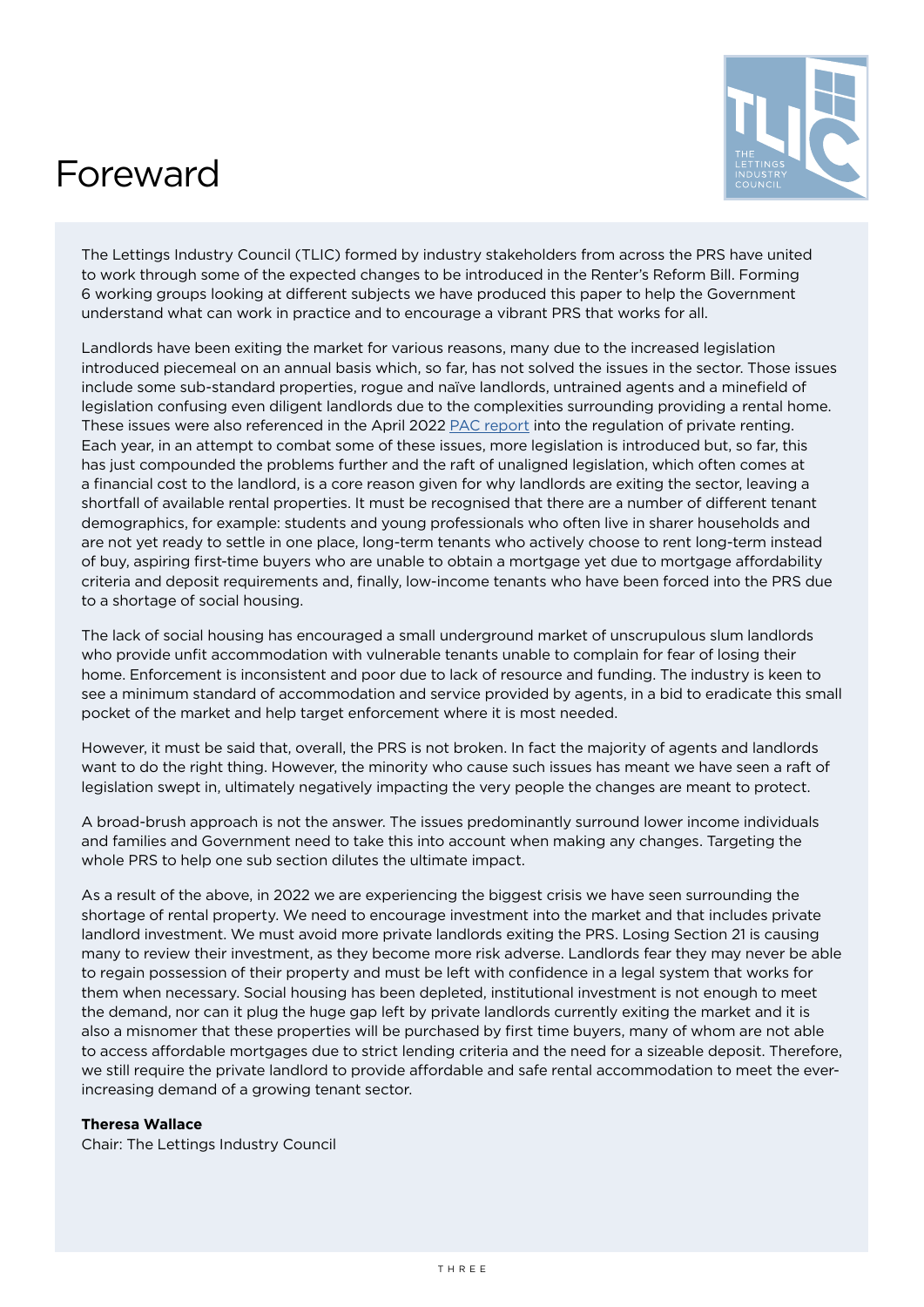### <span id="page-3-0"></span>Executive Summary

This report considers what changes could be made to smooth the path for the abolition of section 21's, improve the court process by making use of mediation earlier on in the process, release those locked in tenancies and unable to move due to financial constraints, help improve property conditions so that every rental property meets a minimum standard, introduce a property portal to deal with property registration and, finally, introduce an agent regulation model to enable better education and awareness.

For the sake of transparency, we do not believe that abolishing section 21's is the ultimate answer to resolving the above issues. Rental properties are investments and landlords prefer to have an occupied property rather than risk a void period, with statistics showing that the majority of tenancies are ended by option of the tenant, not the landlord. However, we accept that the Government have committed to do this and we have to come together as an industry to find the best way of introducing this farreaching change and avoid unintended consequences. Abolishing section 21's effectively abolishes Assured Shorthold Tenancies (AST's). Apart from losing landlord confidence, which is a serious concern, it will change the entire working model of an AST. For agents alone, this will mean amending all current terms of business, landlord guides, tenant and guarantor guides, communications and processes, software systems and training courses which are all designed around AST's. For tenants, this will unfortunately mean that landlords become more risk adverse, meaning that those with lower incomes and poor rental history will be rejected in favour of higher income renters with a satisfactory rental history.

#### Summary of recommendations:

Tenants' interests are best served by having a vibrant rental market where landlords have confidence to invest, giving tenants a wide-ranging choice of properties to rent. However, in cases where a landlord requires his property back to either live in, sell or where rent arrears continue to escalate, there must be an easy evidence-based approach process to enable this.

Abolishing section 21's will not stop landlord re-possessions. The section 8 notice will be used in place of a section 21. The reality is that most of the section 21 notices currently served could have been section 8 notices. It is not in a landlord's interest to end a tenancy with a good, reliable tenant. The majority of section 21 notices are issued where a tenant is in rent arrears, or where a landlord wishes to sell or move into their property. Therefore, abolishing Section 21 will not significantly change the number of evictions, it will simply change the process. We outline the changes required to strengthen section 8 notices to avoid any knock-on consequences for the number of open court cases and the associated costs for which the tenant will be liable.

Every tenancy should have a written tenancy agreement in place or at the very least a written Statement of Terms. Written in plain English so that everyone can understand what they are contracting to. In the absence of either of these then the Government's model tenancy agreement should be used as the default agreement.

The courts have never been busier dealing with a huge backlog of cases due to the delays enforced during the pandemic. This is not going to ease and urgent reforms are required. A review of the accelerated procedure is needed, to reduce the listing of PRS claims and prioritise these cases so they can be taken out of the system without delay.

The route for dealing with abandonment cases must be clarified, enabling a process without recourse to the court to further reduce unnecessary court cases where a tenant has clearly already left the property.

By prioritising cases with high or persistent rent arrears, dropping review hearings, and employing more judges will further reduce the workload and strain on the courts.

Mediation should be a recommendation in all cases, other than where there is evidence the tenant cannot afford to pay the rent. Costs can be kept to a minimum and could reduce court hearings by up to 25%.

The problem faced by some tenants in bridging the deposit between two tenancies is not universal and Government should avoid seeking to impose universal solutions for a problem that only affects one section of the tenant market.

Government should consider its own bond/loan solution or finance local authorities to issue their own bond guarantees. This option could be available solely for tenants on Universal Credit and/or in receipt of specified benefits to ensure that the deposit problem is specifically targeted to the right demographic.

By embedding use of the Unique Property Reference Number (UPRN) within the Renter's Reform Bill discrete data points across different existing public and private databases can be joined together. Property safety records can be captured and collated within a property portal, to form one comprehensive safety record delivering a safe property at low cost. A property portal linked to a landlord redress scheme will ultimately provide a Landlord Register enabling direct communication with landlords and education on property safety, legislation and better remote enforcement.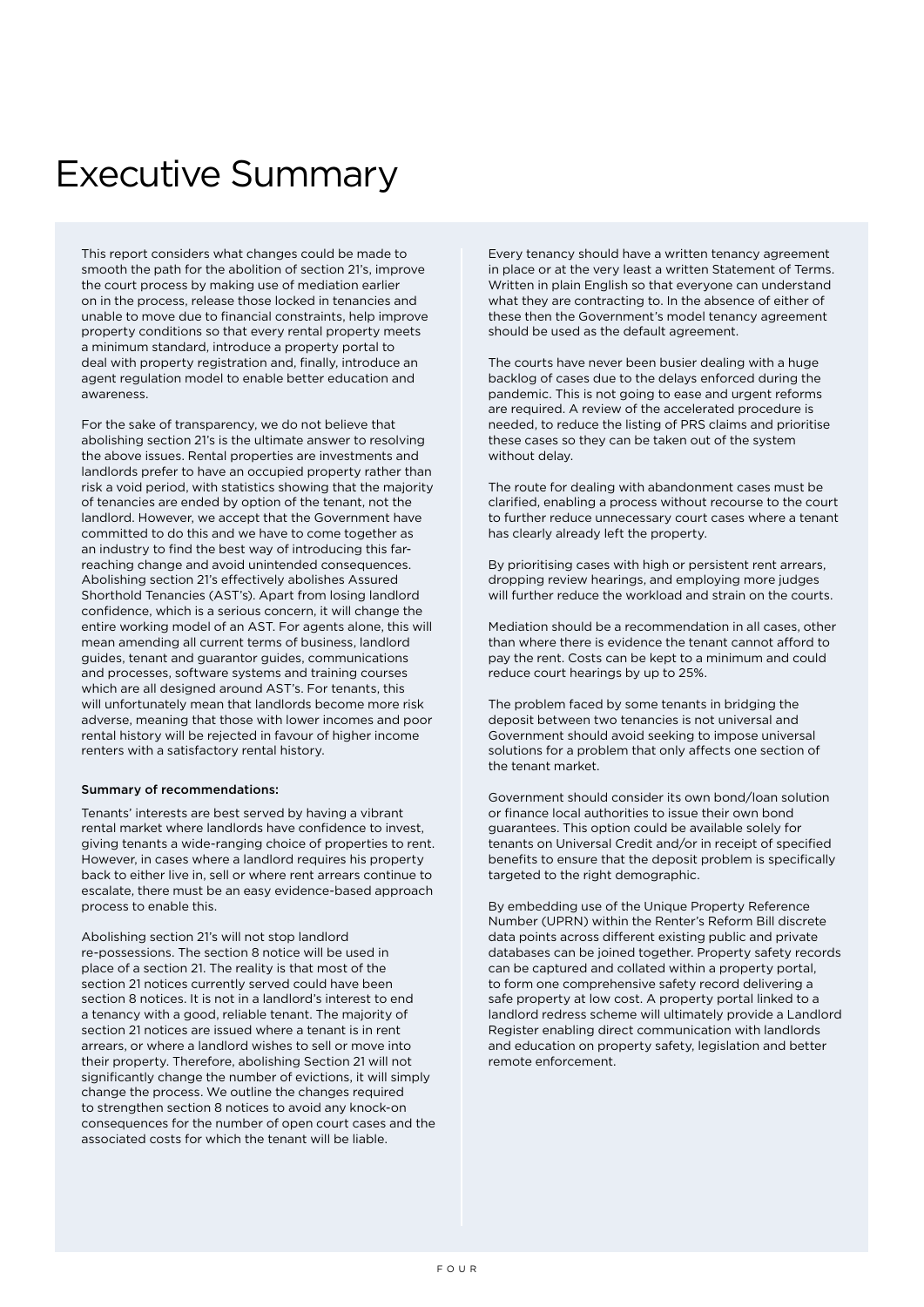

A Regulator for Regulation. The sector is like a puzzle with lots of pieces that need to be joined up. A regulator would tie all of the pieces together. It has to start with agents, if they are not qualified to do the job how can landlords using an agent be expected to be compliant? The property register, property passport (MOT), landlords, regulated agents, tenant redress, enforcement could all sit under the one roof headed up by the regulator along with client money protection (CMP) and tenancy deposit protection. Tenants need one portal door to enter which then signposts them to where they need to go.

The short-term letting industry can produce local economic benefits, but we are at a crossroads for policy development. We need a balance between the supply of short and long term let property. Recommendations include ensuring tax policies do not disincentivise investment in the private rented sector, exploring ways to redress the balance of regulatory obligations across the two industries, developing technology to define the different categories of second homes to improve data collection and piloting the introduction of a short-term rental registration scheme.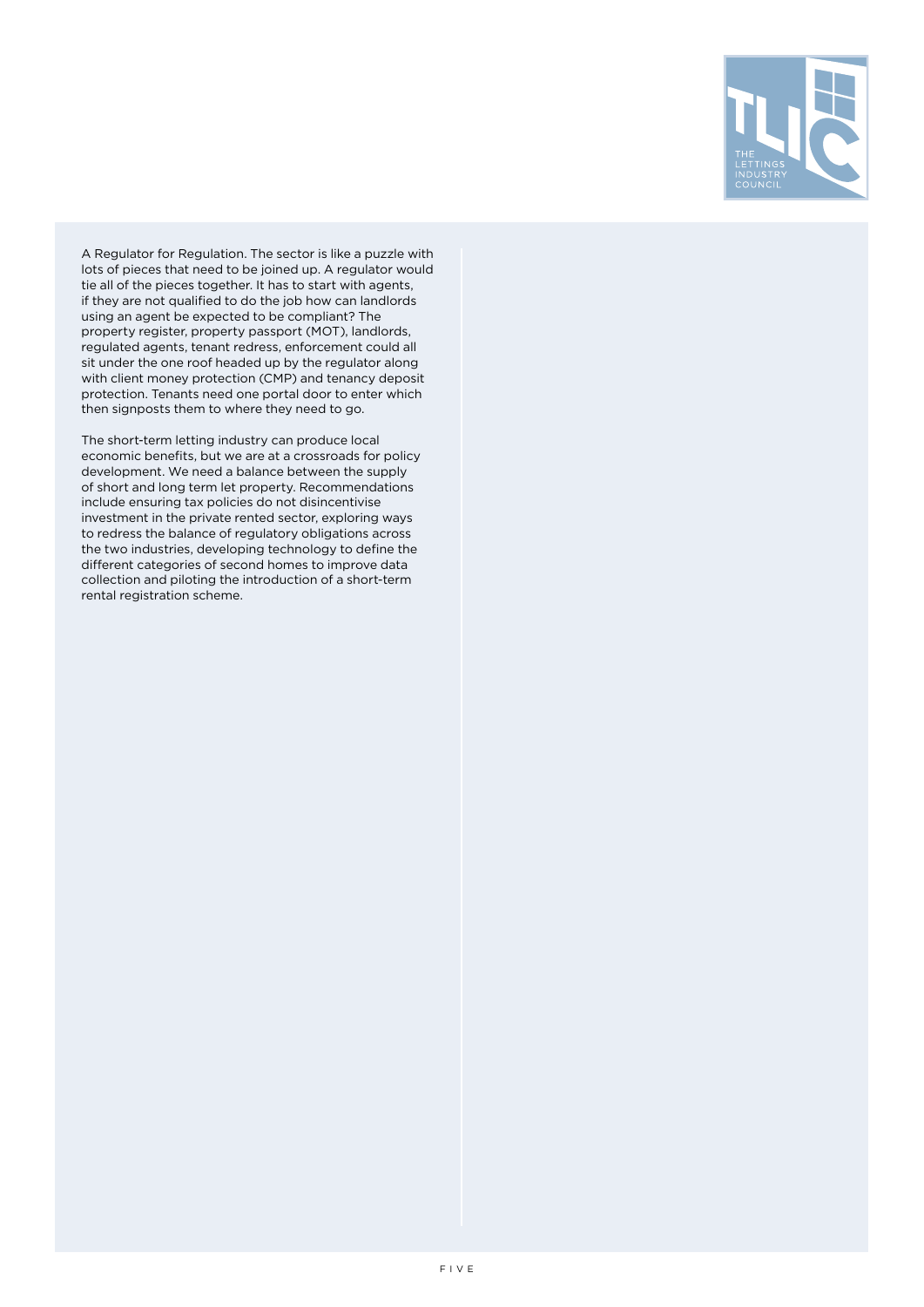### <span id="page-5-0"></span>Section 1 Loss of section 21 and changes to section 8 grounds

#### Loss of section 21

Currently the vast majority of tenancies end because the tenant chooses to leave. Of those where notice is served, the most common notice to be used is the section 21 notice, but this does not mean there is not a reason available under section 8, it rather indicates the lack of faith landlords have in the section 8 notice and the associated court process. In considering these grounds it has to be remembered that if there is no section 21 notice, the section 8 notice and associated grounds will become the norm. Landlords who previously wrote off arrears and used section 21 will potentially now seek those arrears via section 8, to the disadvantage of the tenant because research<sup>1</sup> has commented that the end of an AST is the most common reason for someone reporting homeless to the local authority. Following these changes, most evictions will still take place, they will just use the section 8 notice instead of section 21, as most of the section 21 notices currently served could have been section 8 notices. It will not significantly change the number of evictions, it will simply change the process, which may have knock on consequences for the number of open court cases and the associated costs for which the tenant will be liable<sup>2</sup>.

However, the tenants' interests are best served by having a vibrant rental market where landlords have confidence to invest, giving tenants a choice of properties to rent at a competitive price due to a balance of supply and demand. Landlords want tenants to stay in their property long term (as evidenced by the very high percentage who leave only because they want to), and only serve notice as a last resort. It is important that future rules continue to encourage investment in the market as there is already a supply and demand imbalance, so any loss of stock will be negative for tenants. If landlords are not able to borrow or feel they get a better return on investment elsewhere, considering risk, by investing in some other way, then stock levels could fall to the loss of the tenant.

The suggestions outlined below (with more details in [Appendix 1\)](https://www.thelettingsindustrycouncil.co.uk/_files/ugd/231fc4_fd2f326715454cc4ad3f40f7681ae118.pdf) recognise that balance. Look at the effect of the post war Rent Acts, culminating in the Rent Act 1977. The tenant had life-time security at an artificially controlled rent. This was good for those in such a property, but landlords typically sold the property as soon as it became vacant losing stock to the market and giving those wanting a rental less choice. From nearly 60% of households living in the private rented sector in 1939 numbers fell due to a range of changes, including the Rent Acts, reduced that to 9.1% under the Rent Act 1977<sup>3</sup> by 1988. A fair and balanced market should be good for landlords and good for tenants.

#### Section 8 Grounds

[Appendix 1](https://www.thelettingsindustrycouncil.co.uk/_files/ugd/231fc4_fd2f326715454cc4ad3f40f7681ae118.pdf) gives more details about the proposed changes to section 8 notices grounds.

Here we have simply given a very brief summary:

| Ground | Change                                                                                                                                                                                                                                                                                                                                                                                                                                                                                                                                                                                                                                                                                                                                                                                                                                                                                                                                                                                                                                | <b>Proposed Length</b><br>of Notice |
|--------|---------------------------------------------------------------------------------------------------------------------------------------------------------------------------------------------------------------------------------------------------------------------------------------------------------------------------------------------------------------------------------------------------------------------------------------------------------------------------------------------------------------------------------------------------------------------------------------------------------------------------------------------------------------------------------------------------------------------------------------------------------------------------------------------------------------------------------------------------------------------------------------------------------------------------------------------------------------------------------------------------------------------------------------|-------------------------------------|
|        | There are gaps in this ground which should be closed:<br>1. Currently the ground only allows for landlords to recover a property for their<br>own use or that of their spouse or civil partner. This should be widened to<br>include immediate members of the household as defined in s258. Housing<br>Act 2004 https://www.legislation.gov.uk/ukpga/2004/34/section/258<br>2. The ground is only effective if notice has been given in advance of the<br>tenancy commencing. This requirement creates a trap for the unwary and<br>should be removed;<br>3. The ground cannot be used if someone has purchased a property during<br>the tenancy, this limit should be removed to allow for changes in personal<br>circumstances;<br>4. This ground could be expanded to include situations where the landlord<br>wishes to sell the property. If s21 is to be removed there will need to be some<br>mechanism to recover possession for sale and this requirement fits naturally<br>with the other parts of this ground or ground 2. | Two months.                         |
|        |                                                                                                                                                                                                                                                                                                                                                                                                                                                                                                                                                                                                                                                                                                                                                                                                                                                                                                                                                                                                                                       |                                     |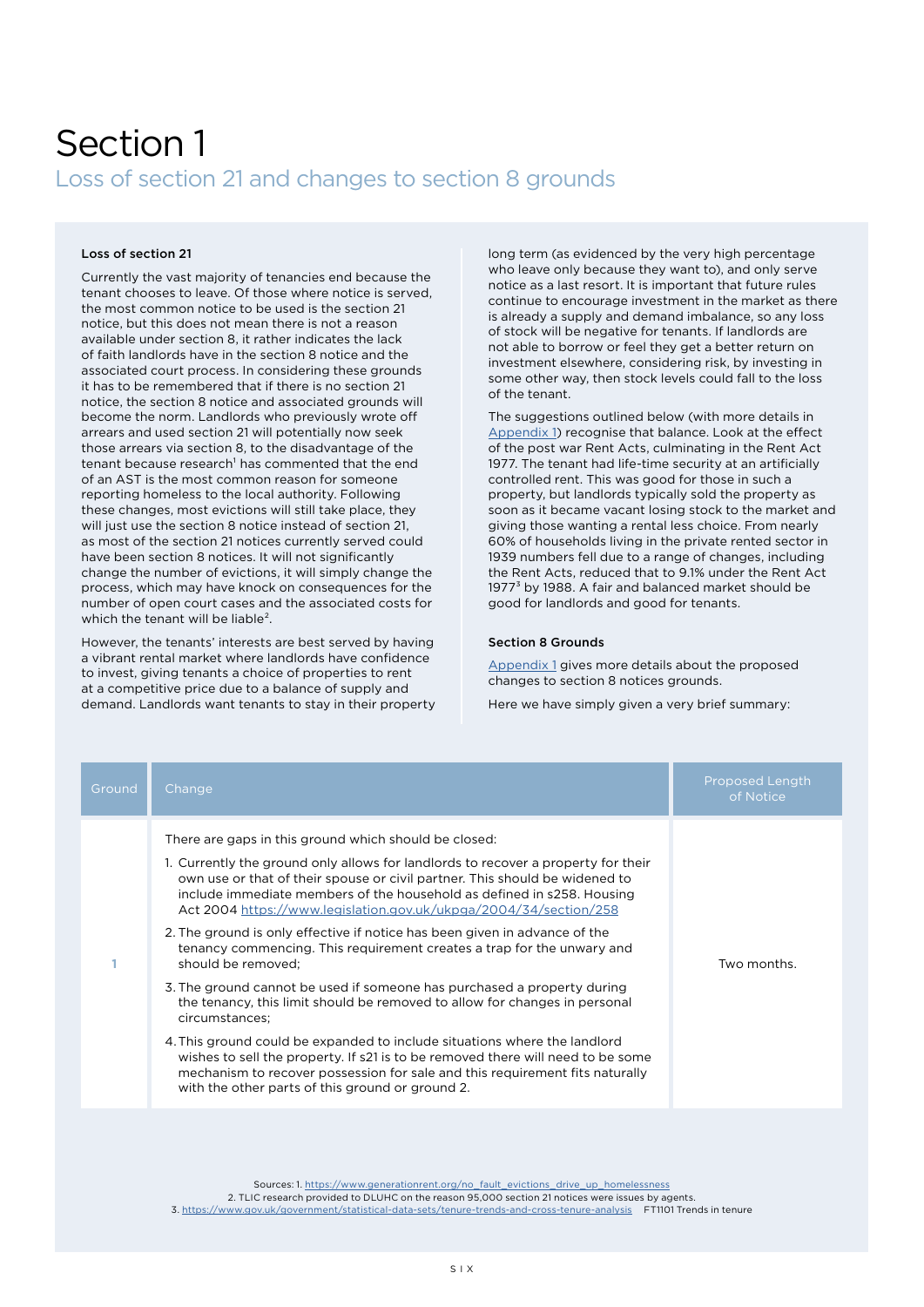

| Ground         | Change                                                                                                                                                                                                                                                                                                                                                                                                                                        | Proposed Length<br>of Notice                                                                                                                                                                               |
|----------------|-----------------------------------------------------------------------------------------------------------------------------------------------------------------------------------------------------------------------------------------------------------------------------------------------------------------------------------------------------------------------------------------------------------------------------------------------|------------------------------------------------------------------------------------------------------------------------------------------------------------------------------------------------------------|
| $\overline{2}$ | Could be changed to allow the landlord to sell, as well as a lender.<br>Reference to ground one should be removed.<br>There is further discussion on this in Appendix 1.                                                                                                                                                                                                                                                                      | The tenant has done<br>nothing wrong<br>(assuming the rent is<br>paid up) so a minimum<br>of two months seems<br>reasonable.                                                                               |
| 3              | No change proposed.                                                                                                                                                                                                                                                                                                                                                                                                                           | No change proposed.                                                                                                                                                                                        |
| 4              | Could be extended to the Private Rented Sector. This ground could also be<br>extended to allow for the eviction of students as a replacement to s21. If<br>landlords cannot reliably remove students at the end of their contracts then<br>the student let market will become unviable as there will be no certainty of<br>property becoming available for the following year's students as and when<br>they need it.                         | As it follows prior<br>notice it is suggested a<br>shorter notice should<br>be allowed if the letting<br>is for less than three<br>months. Notice could<br>have to be served fairly<br>soon after move in. |
| 5              | No change proposed.                                                                                                                                                                                                                                                                                                                                                                                                                           | No change proposed.                                                                                                                                                                                        |
| 6              | Currently the ground is subject to a limitation on its use where the property is<br>purchased with a tenant in place. This is a historical anachronism which was<br>intended to protect fully assured tenants from development speculation. The<br>redevelopment of older property for higher occupancy is highly effective and<br>should not be barred simply because a landlord has invested in the sector with<br>tenants in the property. | Two months.                                                                                                                                                                                                |
| $\overline{ }$ | The timescale should be extended to 24 months.                                                                                                                                                                                                                                                                                                                                                                                                | Two months.                                                                                                                                                                                                |
| <b>7A</b>      | If s21 is to be removed this ground will need to enable eviction prior to<br>conviction on appropriate evidence at the civil standard as ground 14 does.<br>It would be better to abandon ground 14 and import its requirements into a<br>reformed ground 7A.                                                                                                                                                                                 | Two weeks, if retained.                                                                                                                                                                                    |
| 7В             | No change proposed.                                                                                                                                                                                                                                                                                                                                                                                                                           | Two weeks.                                                                                                                                                                                                 |
| 8              | It is suggested that this ground could become more flexible. For example<br>ordering a suspended order so that if the arrears could be cleared by the court<br>order date the tenant could remain, but without delaying the total possession<br>time. More details in Appendix 1.                                                                                                                                                             | Remain at two weeks.                                                                                                                                                                                       |
| 9              | No change proposed.                                                                                                                                                                                                                                                                                                                                                                                                                           | Remain at two months.                                                                                                                                                                                      |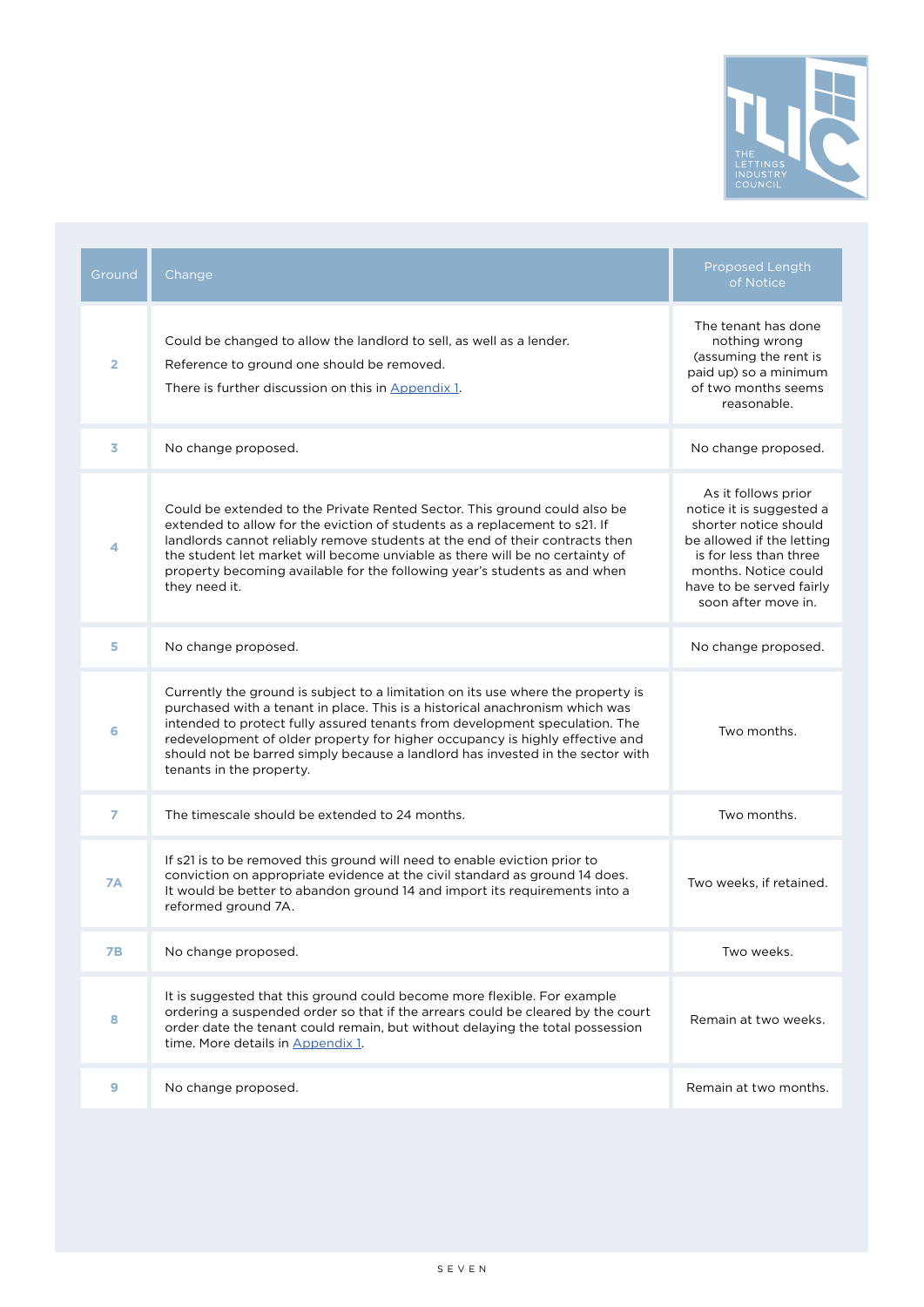### Section 1 cont.

| Ground         | Change                                                                                                                                                                                | Proposed Length<br>of Notice                                                                                             |
|----------------|---------------------------------------------------------------------------------------------------------------------------------------------------------------------------------------|--------------------------------------------------------------------------------------------------------------------------|
| 10             | Align the second date when arrears must exist to the court hearing to match<br>ground 8.                                                                                              | Remain at two weeks.                                                                                                     |
| 11             | The scale of "what is persistently late is difficult to ascertain without going to<br>court with the associated costs. Greater clarity suggested. See Appendix 1 for<br>more details. | Remain at two weeks.                                                                                                     |
| 12             | No change to the ground suggested but if there is no written agreement it<br>could be a comparison to the government model agreement.                                                 | Remain at two weeks.                                                                                                     |
| 1 <sub>3</sub> | No change proposed.                                                                                                                                                                   | Remain at two weeks.                                                                                                     |
| 14             | Suggest losing (b). More detailed information in Appendix 1.                                                                                                                          | Remain at the<br>requirement to serve<br>notice but not wait<br>any length of time<br>before commencing<br>court action. |
| 14ZA           | Suggest this ground is removed.                                                                                                                                                       | Nil.                                                                                                                     |
| 14A            | Should be extended to the PRS.                                                                                                                                                        | As ground 14,<br>no notice period.                                                                                       |
| 15             | No change proposed.                                                                                                                                                                   | Remain at two weeks.                                                                                                     |
| 16             | No change proposed.                                                                                                                                                                   | Suggested the length<br>becomes flexible<br>depending on the<br>reasons for the<br>employee ceasing work.                |
| 17             | Remove the requirement for "tenant's instigation".                                                                                                                                    | Remain at 14 days.                                                                                                       |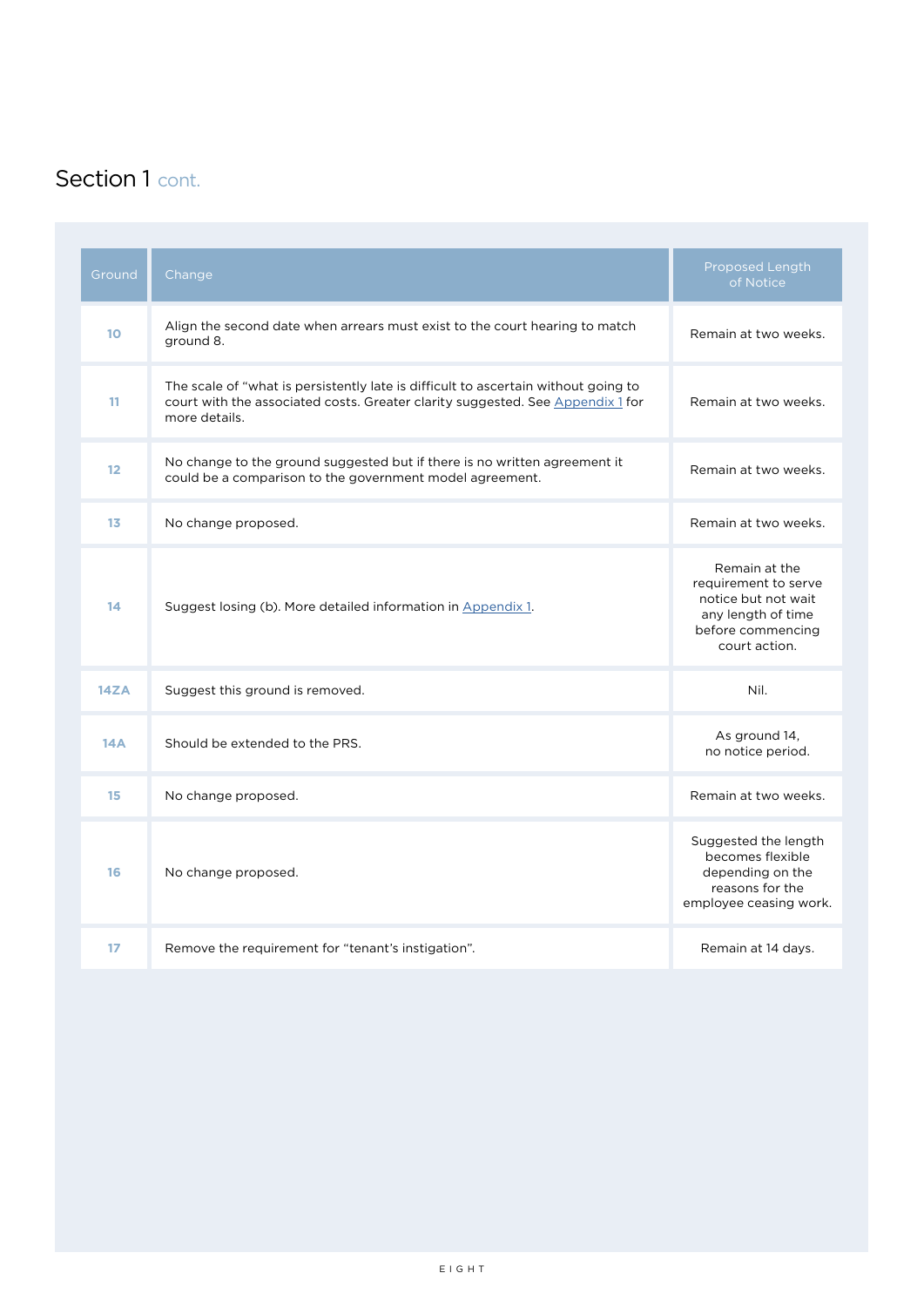

| Other<br>Grounds                        | Change                                                                                                                                                                                                                                                                                                                                                                                                                                                                                                                                                                                                                                                                                              | Proposed Length<br>of Notice                                                                                                           |
|-----------------------------------------|-----------------------------------------------------------------------------------------------------------------------------------------------------------------------------------------------------------------------------------------------------------------------------------------------------------------------------------------------------------------------------------------------------------------------------------------------------------------------------------------------------------------------------------------------------------------------------------------------------------------------------------------------------------------------------------------------------|----------------------------------------------------------------------------------------------------------------------------------------|
| <b>SALE</b>                             | Mandatory.<br>Add a ground allowing for the sale of the property.<br>See Appendix 1 for suggestions of details.                                                                                                                                                                                                                                                                                                                                                                                                                                                                                                                                                                                     | Two-step process,<br>involving one notice<br>of intent at least two<br>months long, and a<br>second "completion<br>notice" of 14 days. |
| <b>END OF</b><br><b>LEASE</b>           | Mandatory.<br>Add a ground, similar to sales, where a landlord needs to recover<br>possession due to the landlord's lease ending.                                                                                                                                                                                                                                                                                                                                                                                                                                                                                                                                                                   | Two months.                                                                                                                            |
| <b>RELATIONSHIP</b><br><b>BREAKDOWN</b> | Discretionary.<br>This is complex but as with any commercial relationships sometimes<br>it does not work. Like a marriage, having an official way to terminate<br>it, regardless of how sad the termination is, actually improves the<br>situation for the parties who are now not permanently trapped.<br>See Appendix 1 for more details.                                                                                                                                                                                                                                                                                                                                                         | At least two months.                                                                                                                   |
| <b>LOSS OF</b><br><b>GUARANTOR</b>      | In situations where a tenant needed a guarantor for the letting and<br>either the guarantor gave notice when the tenancy was periodic, or<br>perhaps passed away, if the tenant cannot provide an alternative<br>guarantor, the landlord should be entitled to seek possession.<br>In some cases the landlord may have established that the tenant<br>can afford to keep up with the rental payments and be happy to<br>continue the rental without a guarantor, but in other cases the<br>letting may have relied on the guarantor more and the loss will<br>prove fatal.<br>Therefore, the landlord should be able to serve notice as the<br>fundamental details around the letting have changed. | Two months.                                                                                                                            |

#### Summary

These suggestions seek to find a balance between encouraging investment in the sector to increase available homes and ensure they are of good quality through natural supply and demand competition (i.e. a plentiful supply giving tenants real choice), and the very serious issue of a tenant losing their home. Some are relatively small changes but could have a significant impact in the post section 21 notice world. Further details on the reasons and proposals are contained in [Appendix 1](https://www.thelettingsindustrycouncil.co.uk/_files/ugd/231fc4_fd2f326715454cc4ad3f40f7681ae118.pdf).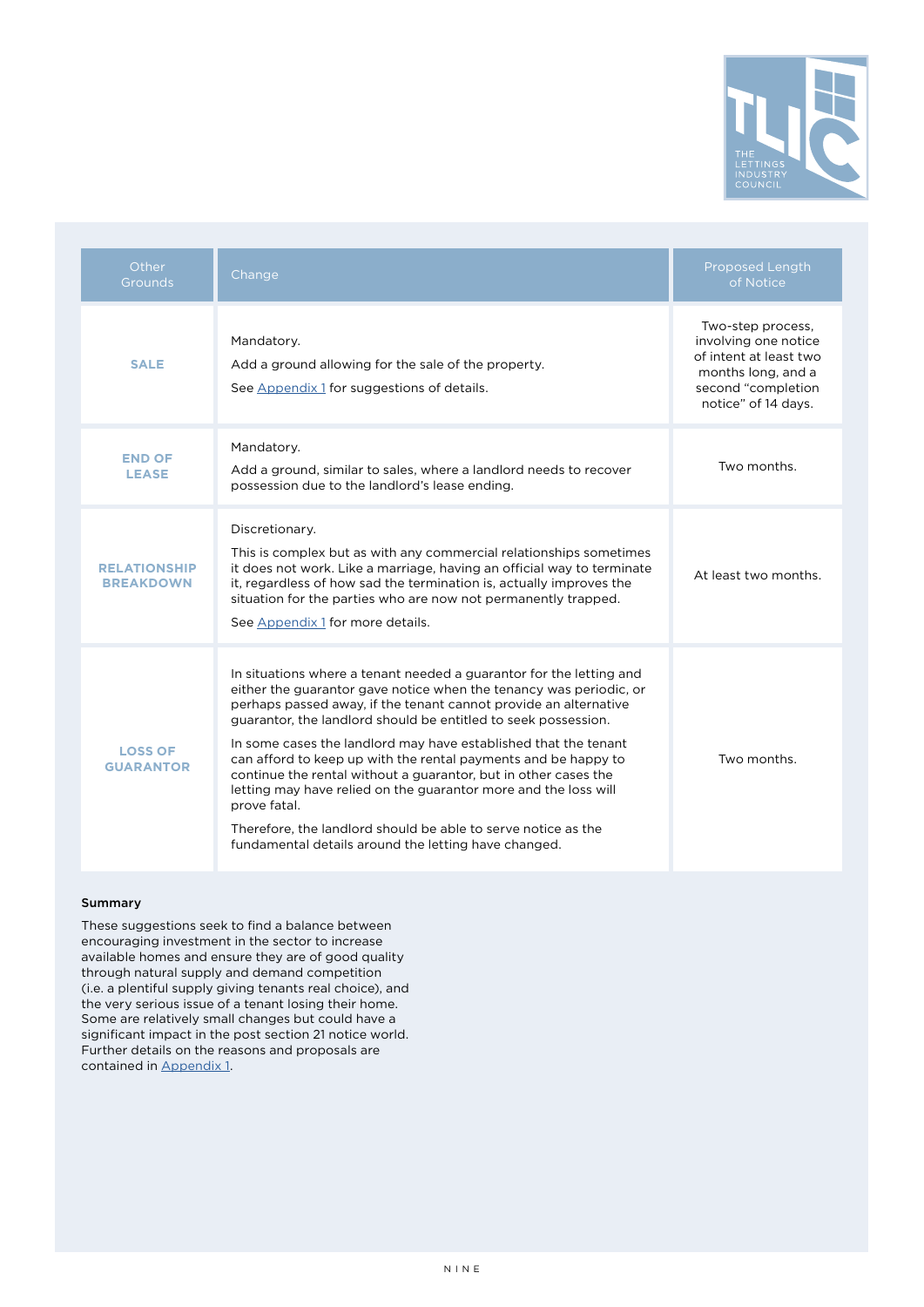### <span id="page-9-0"></span>Section 2

#### Court reform, bailiff reform, mediation and written tenancy agreements

#### **BEST PRACTICE SHOULD BE THAT EVERY TENANCY SHOULD HAVE A WRITTEN CONTRACT**

#### Observations

- What should be mandatory in a tenancy agreement? (These may be referred to as 'occupation contracts' if developments in Wales are followed in England).
- What should the agreement look like in layman's language?
- How should the tenancy agreement differ, compared to the current Government Model Tenancy Agreement?
- The group felt it was impossible to cover all key heads of agreements in one place but liked the idea of a summary of clauses on the front page.
- In absence of this use the Government Model Agreement.
- How do you enforce a default minimum standard for a tenancy agreement if parties don't use the minimum key heads of agreement?

#### Recommendations

- Best practice should be for every tenancy to have a written agreement in place or at the very least a Written Statement of Terms. In the absence of this the Government Model Agreement should be the default.
- Tenancy agreements must be written in plain English, so renters understand their responsibilities.
- Landlords should be encouraged to seek professional advice to ensure their current agreements are correctly updated.
- Where an agent is used, they should be part of a credible organisation such as Propertymark, RICS or Safeagent until such time as agents are regulated.

#### **COURT REFORM**

#### Observations

Property stock: the industry has never seen such low stock available. Who is buying? – the Government feels property is sold to first time buyers or other buy to let landlords but there is no data to evidence this. What we can evidence is the worst shortage of available rental property we have seen since the Housing Act 1989 was introduced. Sales are also being driven by fears over EPCs on older properties.

Rent arrears: record amount of rent arrears since covid. It can take up to 6 months for rent arrears cases to be reviewed and processed.

Courts: it is impossible to get through to court offices by telephone, the impact mainly is within the southern regions.

| Year    | Accelerated | Private | Social | <b>Total Claims Issued</b> |
|---------|-------------|---------|--------|----------------------------|
| 2019    | 19,042      | 24,092  | 67,773 | 110,907                    |
| 2020    | 9,070       | 12,514  | 18,097 | 39,681                     |
| $2021*$ | 4,680       | 10,224  | 8,671  | 23,575                     |

#### Possession claims issued in the courts:

\* This data is for Q1, Q2 and Q3 only

For 2022, we anticipate more than 80,000 claims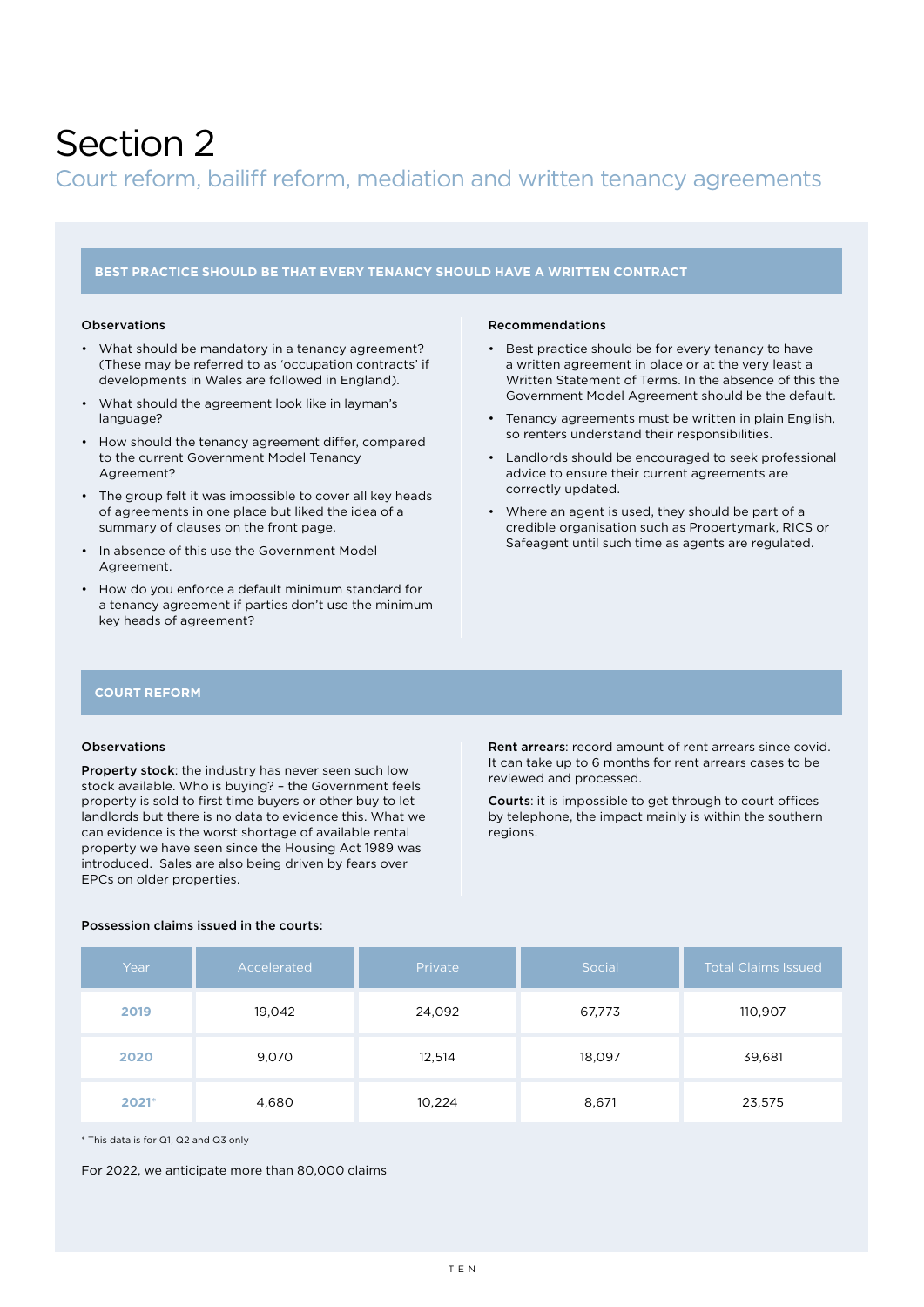

Judges are experiencing issues with mental health in the court room equating to a shortage of judges.

Landlord Action\* has never been busier - 40% of their work is serving s21 notices and 60% is serving s8 notices. Main reason for s21s is to sell and leave the sector as fed-up of being landlords. During covid Landlord Action had a record amount of instructions to service anti-social behaviour notices.

Landlord Action is one of the UK's best known eviction and housing law specialists, dealing with problem tenants, landlord and tenant disputes, squatters, rental debt collection and other housing matters in England and Wales. Landlord Action is authorised and regulated by the Solicitors Regulation Authority and respected by industry, government and the press [www.](http://www.landlordaction.co.uk) [landlordaction.co.uk.](http://www.landlordaction.co.uk)

Local authorities: largely ignoring the Homelessness Reduction Act re threat of homelessness. An alternative would be to focus on when someone is homeless – treat tenants as homeless when possession order made not when bailiff turns up. Councils still advising tenants to stay in the property, forcing landlords to issue accelerated possession claims under section 21 so the tenants can be rehoused.

Social housing providers: have not been issuing possession claims in the last two years but will be in 2022.

#### Recommendations

Accelerated procedure online: Currently at Stratford Housing Centre for example it is taking 75 days for claims to be considered by the court which means from service of the notice the claim will not be considered by the court for about 150 days. With a two months' notice period for a s21 to expire and six months shelf life there is a total of about 180 days before the notice lapses. This therefore requires the claim to be prepared quickly.

Further, there is a requirement for the claim form to include all tenancy agreements and all gas safety certificates for example, this can amount to a lot of paperwork. Landlord Action had a case with 15 tenancy agreements recently. If the paperwork could be scanned in and filed online this would speed up the process that demands a fast turnaround. Alternatively, with less time and more paperwork, the recommendation is to enable accelerated claims to be issued online.

Reduce the listing of PRS claims to no later than four weeks: Research shows that broadly tenants do not engage in the possession process, and that social tenants do not do so because they do not believe they will in fact be evicted whereas private tenants' non-engagement is seen to be a tactic of playing the system. To recognise the apparent differences between the sectors, if a public

sector claim is defended say within seven days of service of the claim, then it should be listed no earlier than 12 weeks as it will inevitably be a lengthy matter and will not benefit from being listed quickly. This would free up some court time and enable private sector claims to be listed no later than four weeks thus prioritising private sector cases that could be disposed of and taken out of the system without delay.

Automatically transfer up to the High Court rent arrears cases with more than six months arrears: This is an initiative that was introduced during the pandemic and appears to have had measurable benefits not least to landlords who in such cases are unlikely to ever recover any arrears accrued before or after the Possession Order.

Approval of an affordability assessment when making a Possession Order: Councils broadly do not accept a duty to rehouse tenants who apply following a Possession Order being made until the day of the eviction which maybe many months after the Possession Order is made. As a result for cases based on rent arrears the indebtedness is made worse. If, however, the parties agreed an income and expenditure statement and included this in the court bundle the court, as part of the hearing, could consider the question of affordability recording the same on the Possession Order. Thereafter the council would be able to easily determine those applicants that are homeless based on residing in unsuitable accommodation by reason of unaffordability and offer accommodation immediately after the Possession Order is made. Removing these cases earlier from the court system would avoid the need to appoint a bailiff.

Abandonment cases to be determined without recourse to the court: (as with s220 of the Renting Homes (Wales) Act 2016), the landlord can "give" notice to the tenant which effectively requires him or her to contact the landlord within four weeks to confirm that he or she has not abandoned the dwelling, meanwhile, the landlord must make "enquiries" as to whether the property has been abandoned. At the end of the process, the landlord can recover possession. If the tenant wishes to contest this, they can apply to the court and seek compensation i.e. if they can show they had a good reason for failing to respond to the notice. However we recommend that:

- the grounds for giving notice of abandonment must be defined with more certainty,
- before recovering possession, landlords should be encouraged to approach a person other than the tenant who may be able to assist with the tenant's whereabouts e.g. family member, next of kin, guarantors,
- the time limit for tenants to challenge the recovery of possession should be no more than 3 months.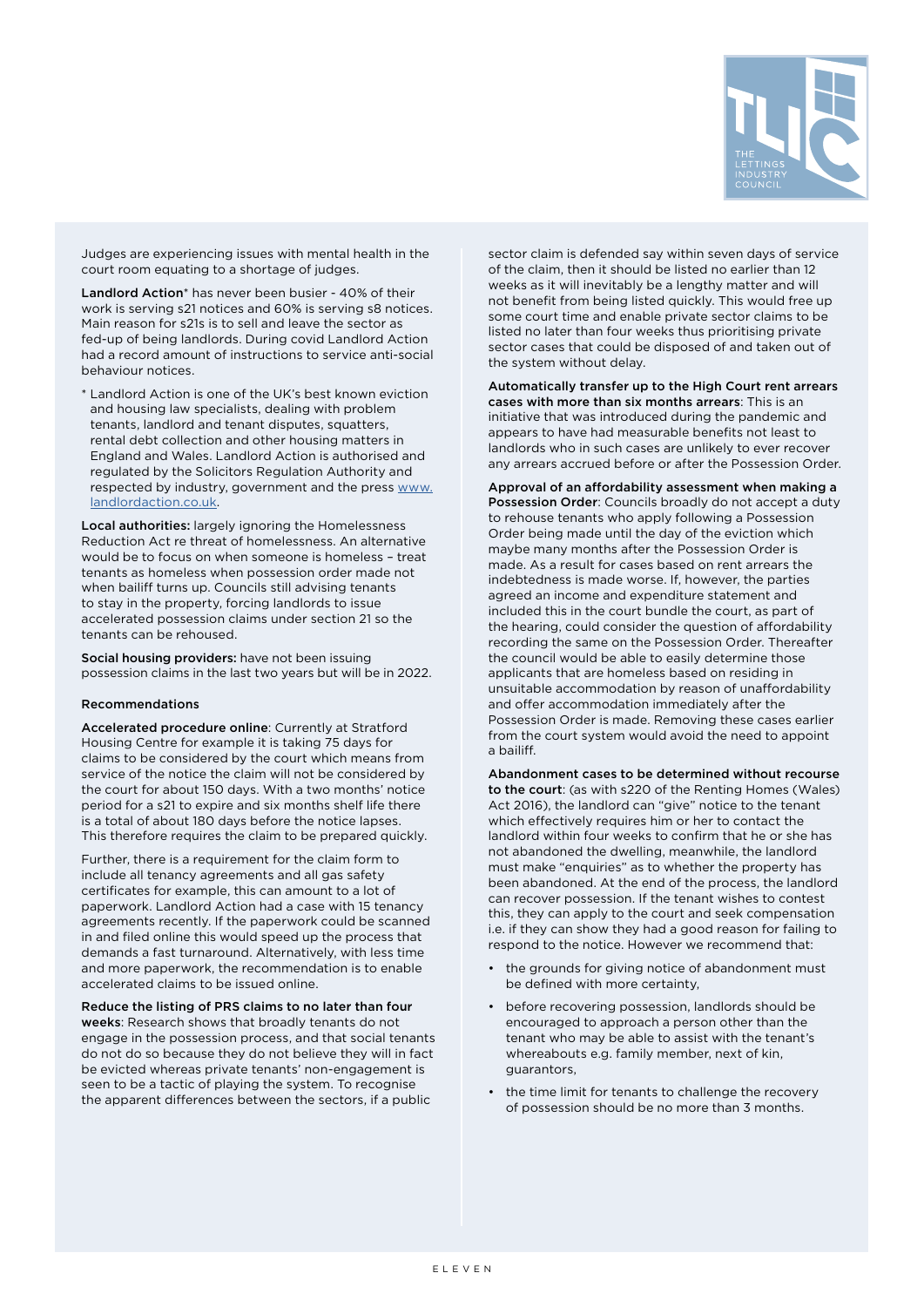### <span id="page-11-0"></span>Section 2 cont.

#### Other reforms needed:

- drop review hearings
- more judges
- mobile/remote hearings
- better prioritisation of cases
- better telephone access to court officers
- get rid of PD55C notices (effect of Covid on tenant)
- priority hearings for high rent arrears (and similar approach for local authorities to focus on mitigating increasing rent arrears)
- register money orders as a CCJ immediately (Section 21 possession orders do not show rent arrears on the order)
- bailiffs some courts are up to date, others aren't make it easier to use high court enforcement officer

#### **BAILIFF REFORM**

#### Observations

- Record amount of rent arrears since covid, it can take up to 6 months for rent arrears cases to be reviewed and processed.
- There is a demand for bailiffs, however the salary is low, as the salary of one bailiff spoken to was £21,000pa.
- There is an increase of instructions with wait times being lengthy. Every Court is different on wait times.
- Section 42 Claiming to be able to use a High Court Enforcement Officer to carry out eviction, needs to be applied more by the court.
- Landlord Action's stats show maybe 1-2 out of 10 hearings, leave is granted by a Judge.
- What are the current waiting times with County Court Bailiffs?
- Evictions will ramp up in 22/23.

#### Recommendations

- County Court bailiffs should be paid a salary that more appropriately reflects the demands of their role.
- If rent arrears are over 6 months at the hearing date, transfer automatically to the High Court so that landlords can use High Court enforcement officers.

#### **MEDIATION**

#### Observations

An overview of the Property Redress Scheme (PRS) Mediation Service follows:

- PRS Mediation dealt with over 700 mediation cases since its service was launched during lockdown.
- Since April 2021, they had 224 mediation requests, and encouraged tenants to agree to take part in mediation in over 120 cases. This shows with a scheme that is not currently mandatory, they are more likely than not to be able to start mediation.
- Of the cases that progress to mediation, outcomes vary. Success rates exceeded 80% at times. In overall terms, they generally find that cases reach a successful outcome as a result of mediation in over 50% of cases. A scheme that is not currently mandatory, the findings show that they are more likely than not to be able to solve the dispute to both parties' satisfaction.

• Taken together this suggests that as many as 25% of the cases seen did not need to involve the courts. With a mandatory scheme offered much earlier in the process than the MoJ pilot, this can only increase.

The Ministry of Justice pilot for mediation in housing cases was not successful. The requirement for mediation was set too late in the process, and at a stage when the parties are entrenched in their positions.

#### Recommendations

Mediation should be a recommendation in all cases, other than where there is evidence the tenant cannot afford to pay the rent. This can be set out in a pre-action protocol. Not all attempts to mediate will be successful, but landlords should be able to demonstrate that their tenant has been invited to mediate by an independent third-party.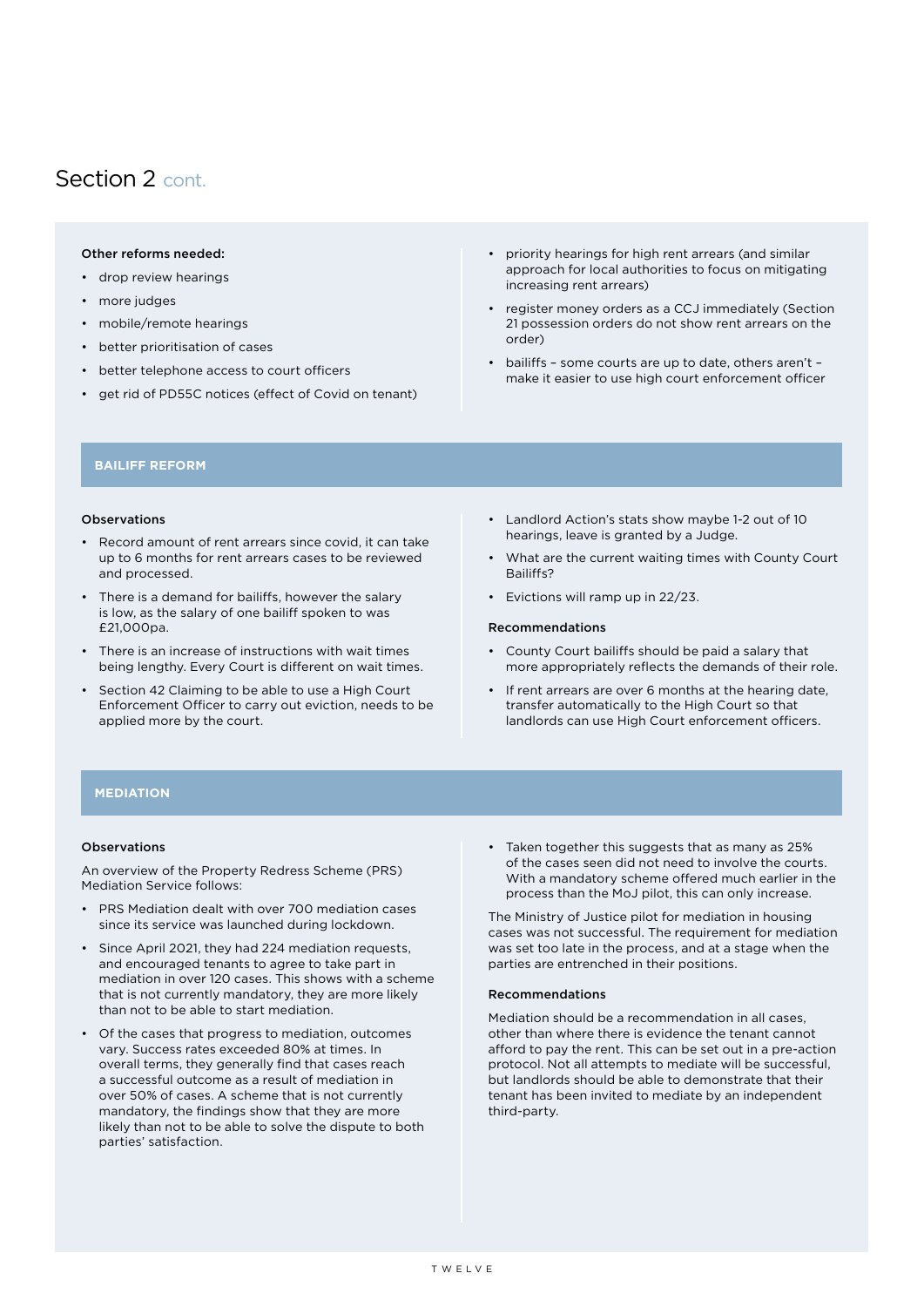

Mediation is more successful when:

- It is available as early in the course of a dispute as possible (ideally before serving notice or immediately after, and certainly before issuing court proceedings).
- Overall costs are kept at a modest level and no costs are payable by the tenant (the service should be free of charge in its initial stages, and costs to landlords are only raised more substantively where tenants agree to take part in mediation. Even at this stage, the vast majority of mediations cost less than £200 plus VAT).
- The parties do not need to be legally represented or produce detailed evidence – our experience shows that early contact with the parties, by telephone, is vital. The mediator gains their understanding of the dispute, and what the parties hope to achieve as an outcome, by speaking with them and listening. This builds trust and understanding amongst combative parties and helps create a space where the mediator can work with them not against them.
- The parties understand both sides of the story, are listened to and the mediator does not act for one party vs the other.
- The parties understand that the mediator is not there to impose a solution: they guide both parties on what might be a reasonable settlement to their dispute – but they can't tell the parties what to do.
- Any settlement that is reached is one that is consensual as opposed to a mandatory or imposed decision. Both parties are advised from the outset that neither of them will be required to accept a settlement or decision that they do not like.
- Mediators may be legally qualified but have extensive practical experience of the private rented sector, the causes of tenancy disputes, and practical solutions (as well as strict legal outcomes) to resolve them. This can include highlighting, and signposting to, other sources of advice and assistance if settlement is not possible. They are not limited to the same solutions that a court has available to it.

#### **FURTHER INFORMATION**

Please also see the attached detailed submission that PRS previously made to the MoJ call for evidence on dispute resolution in England & Wales: [https://www.](https://www.theprs.co.uk/Resource/ConsumerResource/17) [theprs.co.uk/Resource/ConsumerResource/17](https://www.theprs.co.uk/Resource/ConsumerResource/17)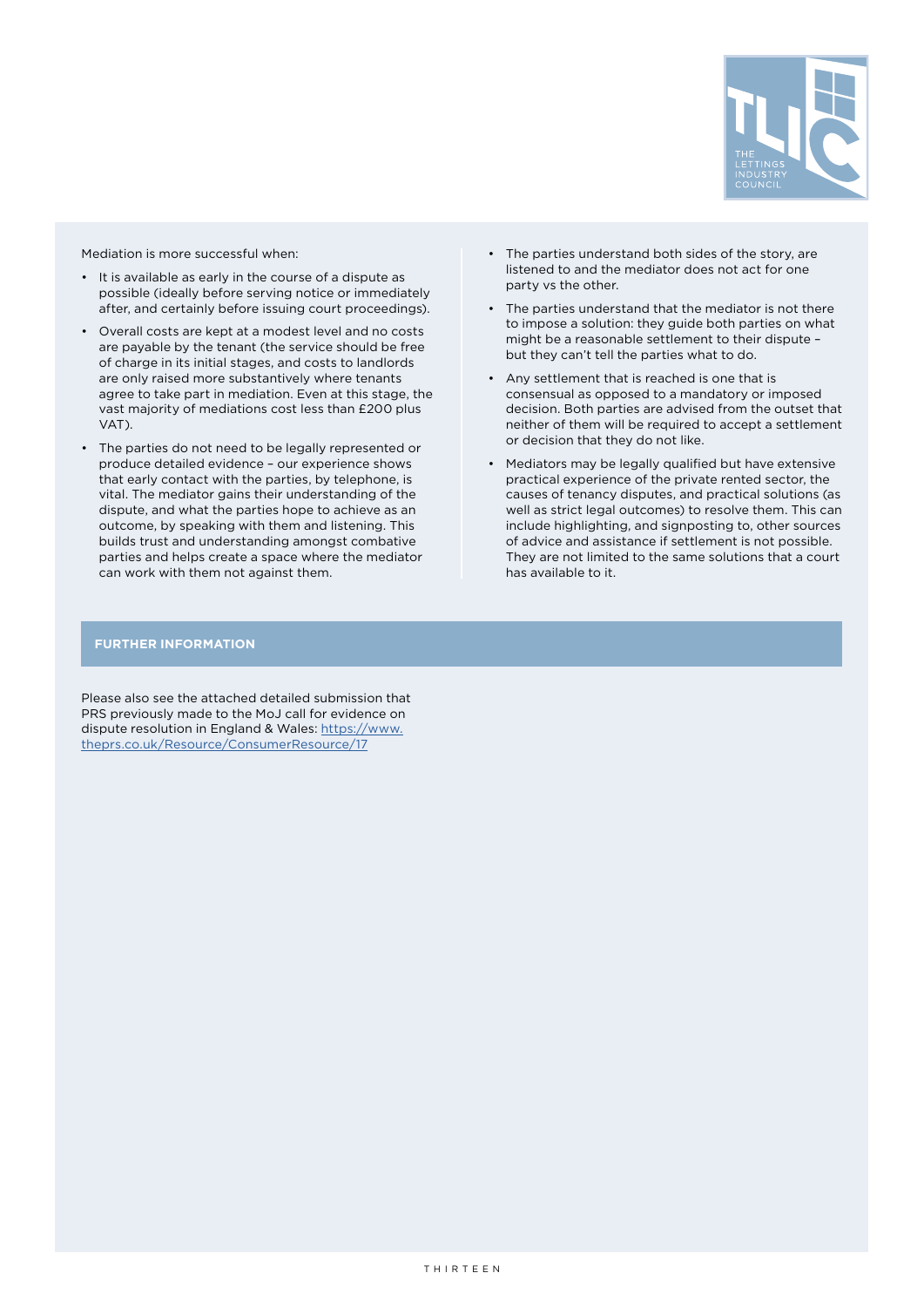### <span id="page-13-0"></span>Section 3 Lifetime deposits

In recent years we have seen tenants, who previously would have been housed in the social housing sector, increasingly having to resort to the private rented sector for housing. This has meant that more and more low income households are entering the PRS, many of whom struggle to find both the initial deposit and the second deposit when they move.

There have been concerns for some time about the difficulties which some tenants – particularly the above have in funding the second deposit when they are moving homes in the private rented sector. Whilst the concept of "passporting" sounds easy [the idea that a tenant could essentially use the first deposit to pay for the next deposit], it has never been possible to come up with a workable solution.

Indeed, this was one of the reasons why the MHCLG rushed out a "Call for Evidence" in June 2019 asking for industry views on the issue of passporting. The concept is difficult to implement because the second landlord will only accept the risk of a shortfall on a deposit that will be passported if the tenant is able to guarantee that the shortfall is met by either having some form of shortfall funding or insurance in place. The Government has not published the results of the Call for Evidence but instead added a 2019 election manifesto commitment, followed up in the 2020 Queens Speech and repeated subsequently, to introduce a Lifetime Deposit, to address the issue of tenants having to finance two deposits when moving.

It is evident that the Government did not have any predefined model in place when these commitments were made and has since engaged PriceWaterhouseCoopers to assist in drawing up options. Over time there has been a move away from "passporting" to a model to better address the affordability of transitions from one tenancy to another. For example, where the tenant's initial deposit can in some way assist them to obtain a bridging facility to cover the period from the payment of the second deposit and the return of the first one. This sits alongside other ideas for helping to speed up the return of the initial deposit [to minimise the bridging gap and therefore the costs of bridging solutions].

As changes are being contemplated, the Government must recognise that the concept of a security deposit is well understood by both tenants and landlords and there are always dangers about introducing new models into the mix that may generate potential for consumer detriment. All options and proposals need to be assessed to ensure that this consumer detriment does not crystallise.

TLIC has reviewed the options and has recognised three key points:

• The problem faced by some tenants in bridging the deposits between two tenancies is not universal and government should avoid seeking to impose universal solutions.

For many tenants and landlords the current system works well and it is important that this is not lost as new solutions emerge. For some households moving home within the PRS is undoubtedly a financial strain and this is where Government solutions are best targeted

• Low income households may require more active support by government.

Loans or insurance may not work for very lowincome households in the private rented sector, due to the criteria required by the insurer or lender being impossible to fulfil. Government should consider its own bond/loan solution [as happens in parts of Australia] or finance local authorities to issue their own bond guarantees. This option could be available solely for tenants on Universal Credit and/ or in receipt of specified benefits to ensure that the deposit problem is specifically targeted to the right demographic. Any claims could be recouped over time from benefits.

Some of the solutions may require legislative requirements/changes to be imposed on landlords to ensure widespread adoption but this may be unpopular with landlords.

For example, if Government decides to support products such as insurance backed deposit bridging solutions, then landlords may need to be mandated to accept them if they are to secure widespread adoption by landlords. TLIC recognises that many landlords are sceptical of insurance products, and without such products being mandated the take-up by landlords may be low. We must not lose more landlords from the sector by introducing blanket changes across the board where these are not necessary.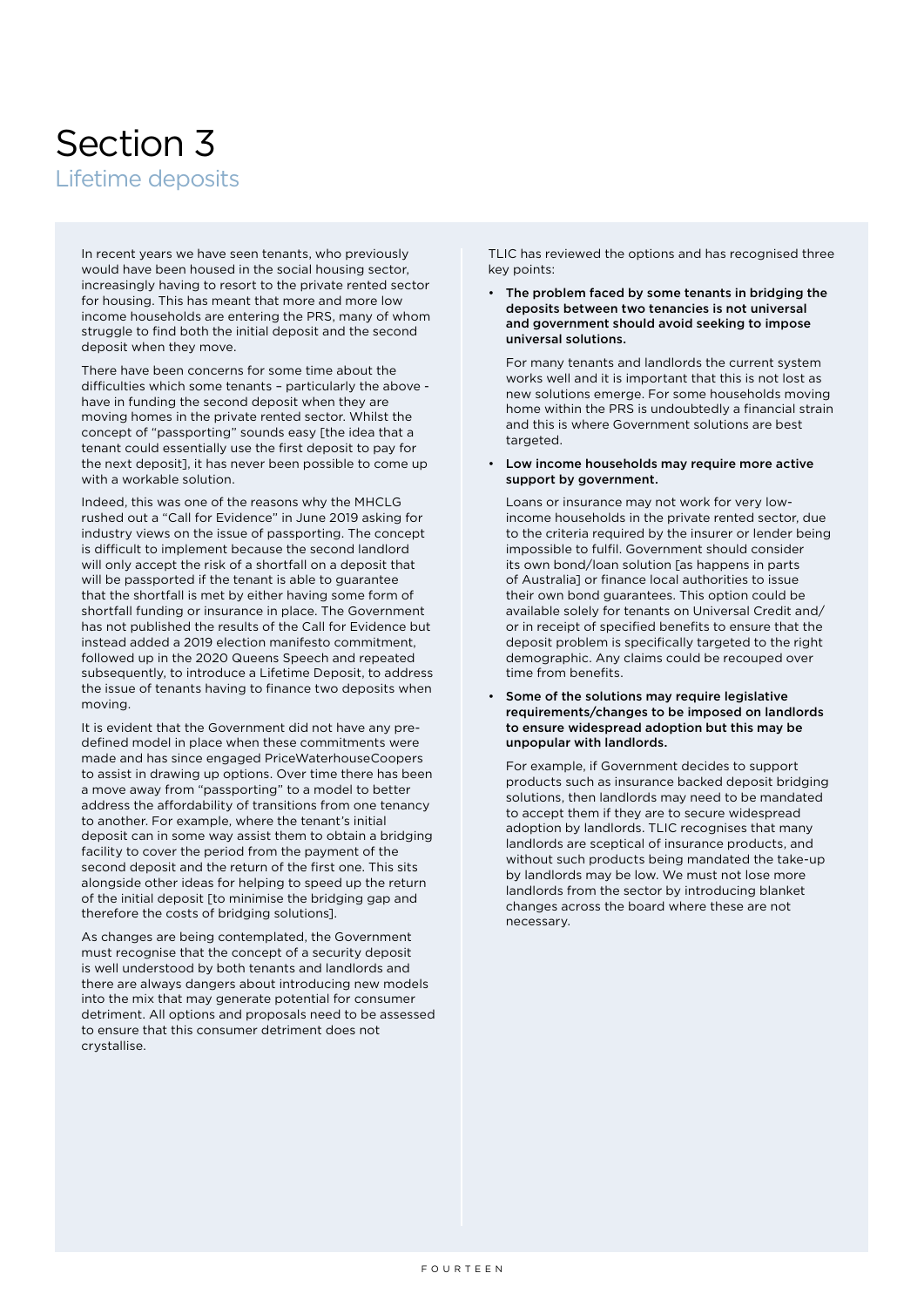

### <span id="page-14-0"></span>Section 4 Property mot and unique property reference numbers (UPRN)

#### Introduction

The Renter's Reform Bill provides a once in a generation opportunity to improve the lives of millions of renters.

The current process is broken. Property safety is handled through cure rather than prevention and relies on tenants raising ad hoc disrepair (or similar) complaints under a myriad of existing regulations and legislation.

By consolidating existing information and surfacing it for rental properties at the marketing stage via a "Property MOT" consumers can be better informed and protected. Those properties without appropriate certification will not be rented unless and until they meet the required standards.

By embedding use of the Unique Property Reference Number (UPRN) within the Renter's Reform Bill discrete data points across different existing public and private databases can be joined together to deliver the Property MOT at low cost and support delivery and enforcement of a Landlord Register.

#### The current position

The Levelling Up White Paper highlights the Government's desire to ensure PRS properties are maintained to a specific standard, with a consultation promised on introducing a PRS Decent Homes Standard<sup>1</sup>. At the same time, the UK Government is already undertaking a review of the HHSRS (Housing Health and Safety Rating System) and proposing the introduction of minimum standards, to make it easier for landlords and tenants to use².

The Lettings Industry Council (TLIC) shares the Government's desire to establish and maintain a minimum property safety standard within the PRS, for the benefit and protection of tenants. However, there is great concern that introduction of further regulation or adoption of a social sector standard (the social sector operates differently to the PRS) will only convolute further the wide-ranging raft of legislation that exists and already causes confusion for both tenants and landlords.

Due to the challenges faced by a lack of transparency within the sector, there is currently reliance upon tenants to report rogue behaviour. This is ineffective as the industry depends on the 'least educated' party, in terms of tenancy rights, to identify and report non-compliance, which therefore often only happens once a safety risk has already occurred.

To further improve industry standards and protect the most vulnerable, TLIC is calling upon the Government to commit to mandating a Property MOT that would align the numerous items of existing property safety legislation, create transparency for authorities and provide automatic protection to tenants, with the opportunity to identify rogue behaviour quickly and effectively from the outset.

[Energy efficiency](https://www.legislation.gov.uk/ukdsi/2015/9780111128350/contents) [HHSRS](https://www.gov.uk/government/collections/housing-health-and-safety-rating-system-hhsrs-guidance) (in review) [Gas safety](https://www.legislation.gov.uk/uksi/1998/2451/contents/made) [Homes for fitness and human habitation](https://www.legislation.gov.uk/ukpga/2018/34/enacted) [Electrical safety](https://www.legislation.gov.uk/uksi/2020/312/contents/made) [Legionella](https://www.hse.gov.uk/legionnaires/legionella-landlords-responsibilities.htm) [Smoke and carbon monoxide alarms](https://www.legislation.gov.uk/ukdsi/2015/9780111133439/contents) [Furniture, furnishings and fire safety](https://www.legislation.gov.uk/uksi/1988/1324/contents/made) [Landlord licensing](https://www.legislation.gov.uk/ukpga/2004/34/part/3) [Landlord repairing obligations](https://www.legislation.gov.uk/ukpga/1985/70/crossheading/repairing-obligations)

In addition to the above safety measures, tenants are also protected by deposit protection regulations, the tenant fee ban and mandatory agent redress, where an agent has facilitated the tenancy.

#### Consumer education

The reality is that many tenants do not read tenancy information or even tenancy agreements in advance of moving into a property. They will often only seek advice once an issue has arisen. Furthermore, as mentioned above, even those landlords with good intentions can find the raft of legislation confusing and inadvertently fail to comply with a particular item. TLIC is urging Government to mandate a system which would prevent the problem occurring in the first instance or highlight those properties – and therefore landlords and agents acting illegally – which are not compliant. This would ultimately protect tenants at all levels, raising the standards in the PRS and create a level playing field for all landlords and agents.

#### Why a property MOT?

A Property MOT, in its simplest form, is a declaration that a property meets a minimum safety standard. Ideally, the ultimate MOT model would incorporate both the collation of property safety results, such as gas and electric checks, as well as a basic visual inspection to ensure the property is free from core hazards, such as damp or mould.

This is not about creating something new but establishing a mechanism to pull together all strands of legislation which currently exist piecemeal. The Property MOT could also be known as a 'PRS Decent Homes Assessment' or similar, providing a singular view that demonstrates compliance and helps tenants and enforcement agencies to differentiate a good landlord or agent from a rogue one. By default, the introduction of a Property MOT would improve housing standards and provide evidence that the property is fit for habitation.

Sources: 1. [Levelling Up the United Kingdom Executive Summary](https://assets.publishing.service.gov.uk/government/uploads/system/uploads/attachment_data/file/1052046/Executive_Summary.pdf), P.15 2. NRLA news: [The Housing Health and Safety System Review](https://www.nrla.org.uk/news/the-hhsrs-review#:~:text=HHSRS%20is%20the%20mechanism%20by,this%20is%20about%20to%20change)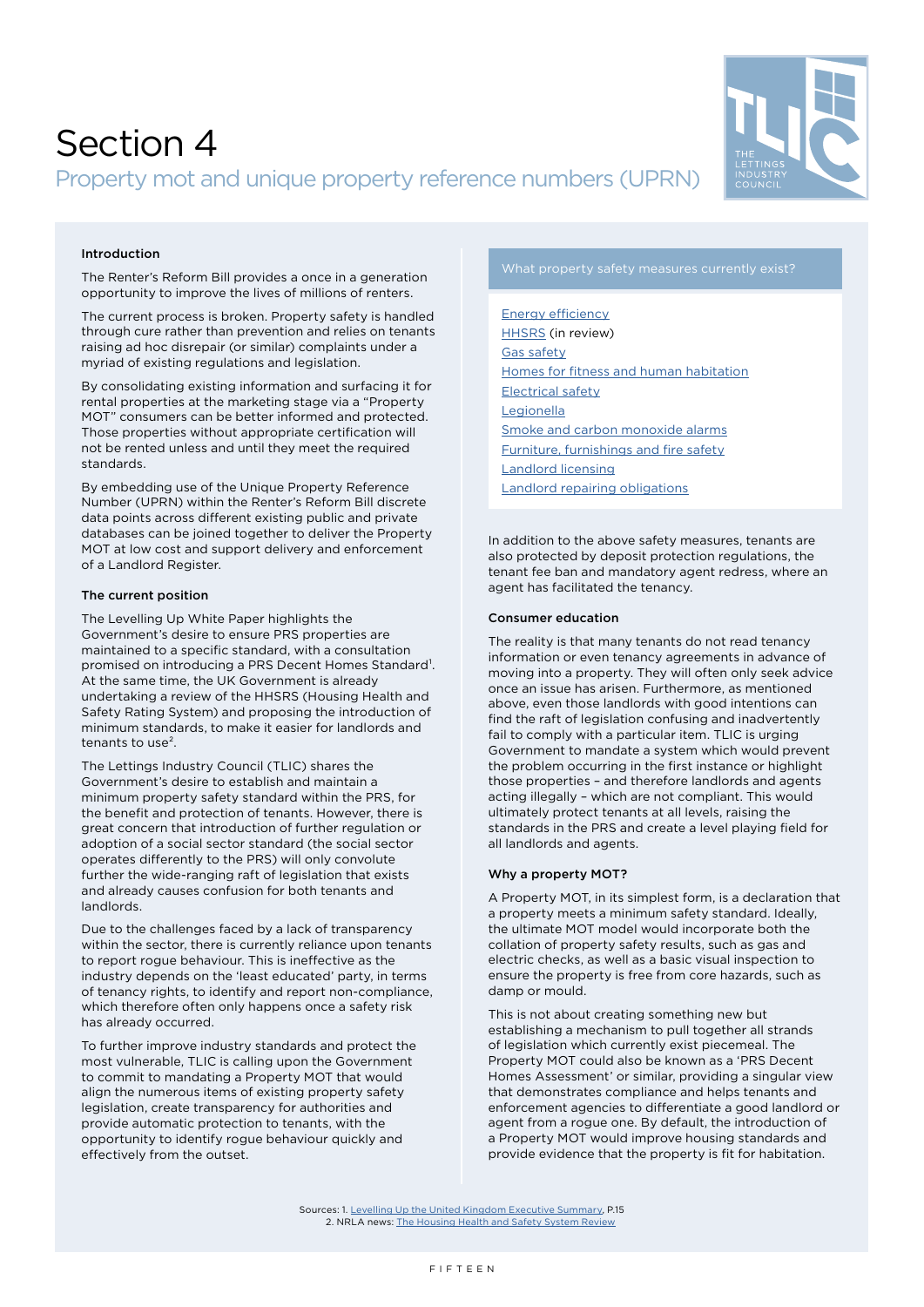#### <span id="page-15-0"></span>Secton 4 cont.

Tenants should not be relied upon to determine the safety of a property or report non-compliance. A Property MOT could be granted before access is gained to the property and renewed periodically thereafter, giving a tenant absolute assurance from the outset. When using the analogy of a car MOT, a driver would not be expected to determine independently the status of the brakes, lights and so on. Instead, they receive one certification, which confirms all safety measures are in place. Homes should be treated in the same way.

As well as this organically creating a minimum standard, a Property MOT would offer a transparent tool for enforcement authorities. With the adoption of digital safety certifications, authorities would be able to establish immediately which properties have not met the appropriate standard and better target their enforcement action. Such properties would also be prevented from being listed on the open market, until a Property MOT certification is in place.

#### The property UPRN

TLIC calls for the Government to mandate the use of the UPRN (unique property reference number) for all core property safety records, as a national property identification tool. All properties benefit from a UPRN, which enables each property to be uniquely identified and has potential to form the basis of a national property register. Data systems already exist through which UPRNs have been organised, managed by Geoplace<sup>3</sup>. Furthermore, organisations such as Openbrix<sup>4</sup> have also developed ways to provide property identification data.

The UPRN is therefore a simple, readily available and cost-effective way to achieve transparent reporting within the PRS. If all landlords and safety checks are associated with the UPRN, with gas and electrical safety records as a starting point, the results of safety inspections can be captured and accessed by the relevant authorities. This would mean simpler enforcement, as authorities would be able to simply establish where compliance is missing.

Expanding on this, TLIC is also calling for the Government to link the UPRN with other regulatory schemes such as deposit protection and landlord licensing.

Such a register has already been achieved for EPCs, which works around the UPRN, and TLIC therefore urges the Government to expand on this for other property safety records as a first step towards achieving a Property MOT. Once in place for the existing property safety records, the UPRN could also be used to link to redress scheme membership and a Property MOT certification, creating an all-encompassing logbook, which could be hosted on a central Governmentowned portal in a similar way to the EPC, of all tenancy regulatory requirements.

#### Landlord licensing

Landlord licensing was created to address fire safety in the PRS as well as improve general property standards in higher risk regions and tackle anti-social behaviour<sup>5</sup>. However, local authority licensing schemes vary considerably. This inconsistency causes confusion for landlords and agents, who operate across different boundaries, as well as tenants who have experience of schemes in different areas.

Most schemes require submission of the various property safety records as a minimum. Using the UPRN as the unique property identifier, bringing all core safety records together, the Property MOT could then become an automated part of the licensing application, creating a standardised and more efficient way for a local authority to capture essential property safety information all in one place, as well as tackling some of the issues that licensing is intended to address by raising property standards. This could reduce the overall administrative process relating to licensing and make the system more effective for landlords and local authorities who otherwise must check each safety record manually.

The Property MOT could easily be incorporated into all selective, additional and mandatory licensing schemes, creating a level of consistency. Relieving this administrative burden will also aid enforcement, as local authorities will be able to more easily identify those landlords or agents, who have not complied with the relevant licensing requirements.

#### A landlord register

TLIC have always maintained that it should be all about the property. Mandating the use of the UPRN in the PRS on a property portal would automatically create a landlord register, as the proprietor of each property will be identifiable. The Property MOT could be incorporated into this, demonstrating that the specific property also meets the minimum safety criteria, meaning the register is not just a list of landlord names but an overview of each property associated with the landlord.

The register could also be used as an effective communication tool for landlords and provide access to an information website, like the [New Zealand](https://www.tenancy.govt.nz)  [Tenancy Services](https://www.tenancy.govt.nz). Professional bodies could also help enforce sign up to the landlord register, by making it a requirement in order to become a member of the professional body.

Sources: 3.<https://www.geoplace.co.uk/> 4.<https://www.openbrix.co.uk/home> 5. [Housing Act 2004 part 3, 80](https://www.legislation.gov.uk/ukpga/2004/34/part/3)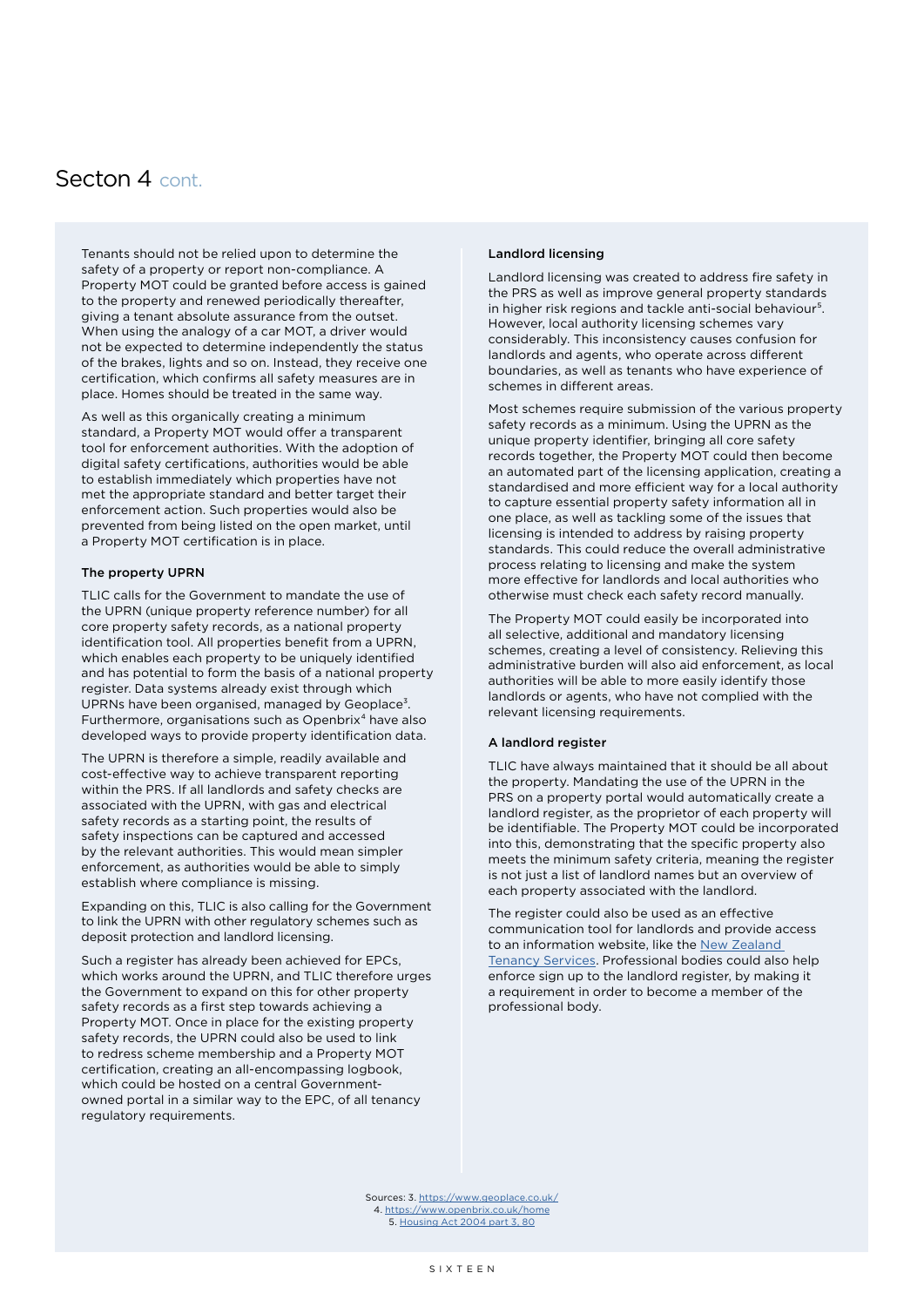

<span id="page-16-0"></span>In essence, the landlord register could incorporate the following, giving a holistic view of the property and enforcing compliance across all the below areas:

- 1. The property UPRN / property details
- 2. Landlord details
- 3. Landlord redress scheme membership
- 4. Deposit scheme membership

Property MOT certificate (either standalone or part of a landlord licence)

#### Mortgage lenders

TLIC believes that there are a number of sectors that would be interested in the introduction of a Property MOT, such as mortgage lenders and insurers. Buy-to-let mortgage lenders have a vested interest in ensuring that PRS properties meet a basic standard. A Property MOT support lenders in ensuring risk mitigation in terms of the property asset. Accordingly, lenders such as Lloyds Bank and Nationwide have been openly supportive in their reports of the introduction of a mandatory Property MOT.

Lenders could support the mandating of a Property MOT by making this a condition of lending for any buy-to-let mortgage, meaning property is correctly assessed and meets a specific standard from the outset.

#### Insurance

Where the standards of a property are high, this reduces the level of risk for insurers. In a post-pandemic world, insurers are reported to be seeking new, innovative products and if risk can be reduced in PRS properties, insurers may be willing to offer incentives to landlords who can demonstrate a high level of compliance via a Property MOT.

Furthermore, on a practical note, the insurance sector also utilises firms such as [WeGoLook]( https://wegolook.com/), which offer a vast network of 'Lookers': vetted and verified individuals employed to investigate claims. Looker reports are relied upon to aid the investigation of claims. Examples include, but are not limited to, photography services, real property inspection services, personal property inspection services, information gathering services, accident scene diagram and measurement services, document retrieval services and others.

A similar role could be created for the Property MOT assessment, utilising someone such as a Looker to assess the condition of the property, which is in line with the work a Looker already carries out for insurers. Similarly, other professionals such as inventory clerks and domestic energy assessors, who are already employed to document the condition of a property, could undertake such training to be able to provide a full property assessment for the purposes of an MOT.

We do not consider it to be a significant challenge to mandate a property inspection, given that properties must already be accessed routinely by individuals. An EPC is obtained by having a property inspected by a Domestic Energy Assessor, therefore there is already a situation whereby every single private rental property must be inspected by a professional. If this can be extended to include the condition of a property, tenants can move into homes with greater reassurance.

#### Decent homes standard

TLIC has concerns that introducing a blanket set of standards, similar to the Decent Homes Standard in the Social Sector, is not practical considering the wideranging types of properties in the PRS. By introducing a 'one size fits all' standard within the PRS, there is a risk of alienating landlords and driving them out of the market where requirements not suitable for a property are imposed across the board.

TLIC considers the Property MOT to be a practical alternative solution, allowing for an assessment of each individual property to ensure it meets a 'decent' standard. The Property MOT would also ensure that compliance relating to items such as smoke and carbon monoxide alarms, legionella risks, damp and so on is improved across the sector. Furthermore, we would call for the Property MOT to be renewed periodically, for example in the way that an electrical safety inspection is required every 5 years.

#### Summary

A Property MOT is an achievable objective, which will have a significantly positive impact on the PRS, ensuring safe homes for tenants. TLIC proposes a regulatory impact assessment be carried out, considering how this could be achieved through the use of the already available UPRN. If results of property safety records can be captured and collated to form one comprehensive safety record, hosted within a portal, tenants would have instant reassurance that their home is safe. Most importantly, enforcement authorities will have immediate visibility of non-compliance, targeting and driving out the standards that have no place within the PRS.

Below is a visual representation of how this might be achieved. To further support this, we have created a very basic mock webpage with very limited functionality, however which easily demonstrates the concept. A desktop version can be seen by visiting: [https://bit.](https://bit.ly/3vjJAsN) [ly/3vjJAsN](https://bit.ly/3vjJAsN).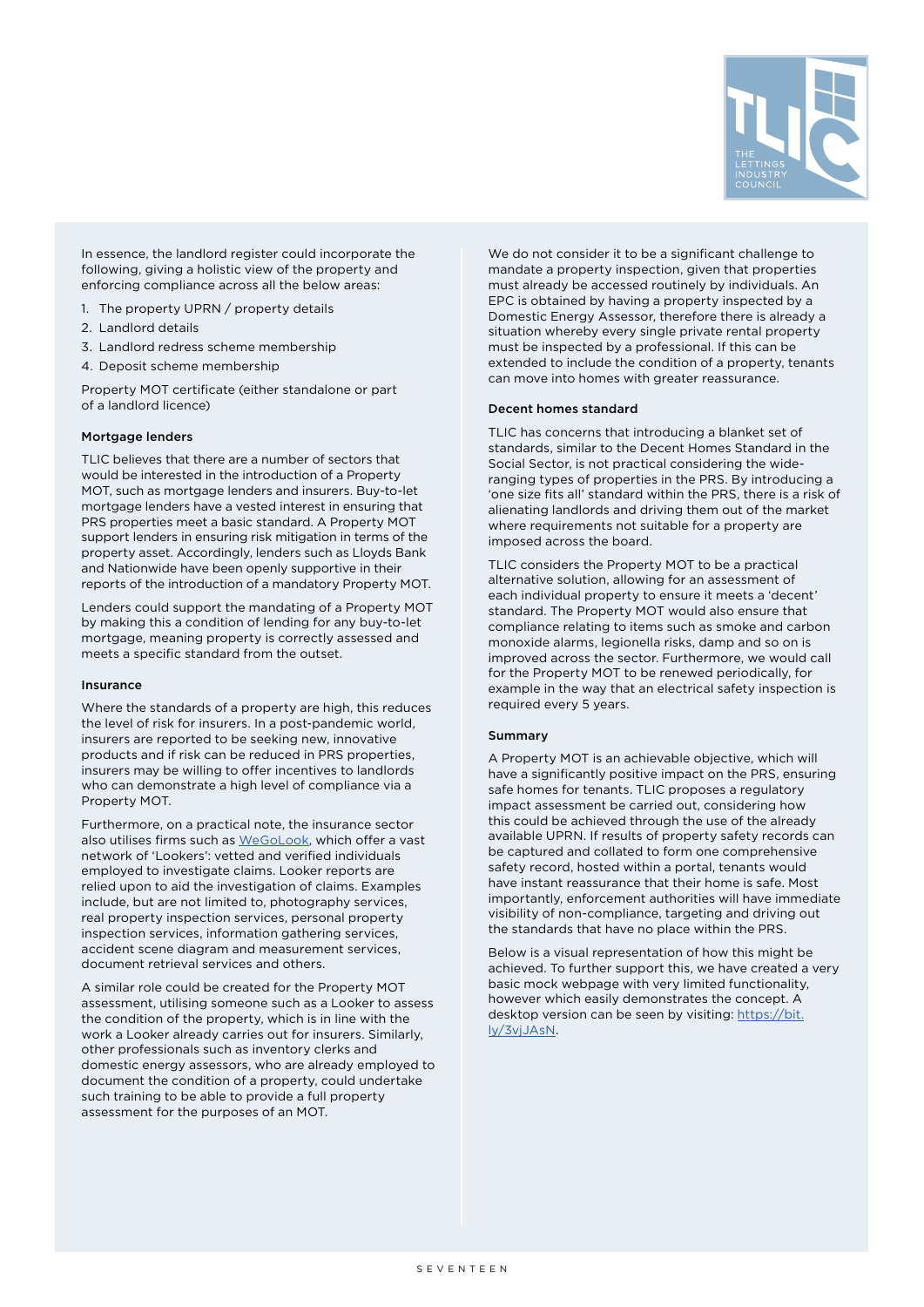#### <span id="page-17-0"></span>Secton 4 cont.

#### Roadmap to achieving the Property MOT

#### STEP 1

Pilot the UPRN as an EPC unique identifier

#### STEP 2

Mandate the UPRN on PRS property records

- EPC
- Gas safety records
- Electrical safety reports
- Landlord licences
- Gas safety record
- Deposite scheme membership
- Landlord registration and redress scheme membership

#### STEP 3

Digitalise PRS property safety records

#### STEP 4

Create an online MOT record for each PRS property scraping results from property safety records (pass/fail and expire date)

#### STEP 5

Introduce a physical property inspection to assess for a 'decent' standard

Property MOT certificate to be displayed on all property listings and provided before a tenancy commences:

#### PROPERTY MOT CERTIFICATE

| <b>Checklist of items</b>             |   |
|---------------------------------------|---|
| <b>Energy Preformance Certificate</b> | ✓ |
| Gas safety record                     | ✔ |
| Electrical safety report              |   |
| <b>Landlord licence</b>               |   |
| Landlord redress registration         | ✔ |
| Landlord scheme membership            | ✔ |
| <b>Property safety inspection</b>     |   |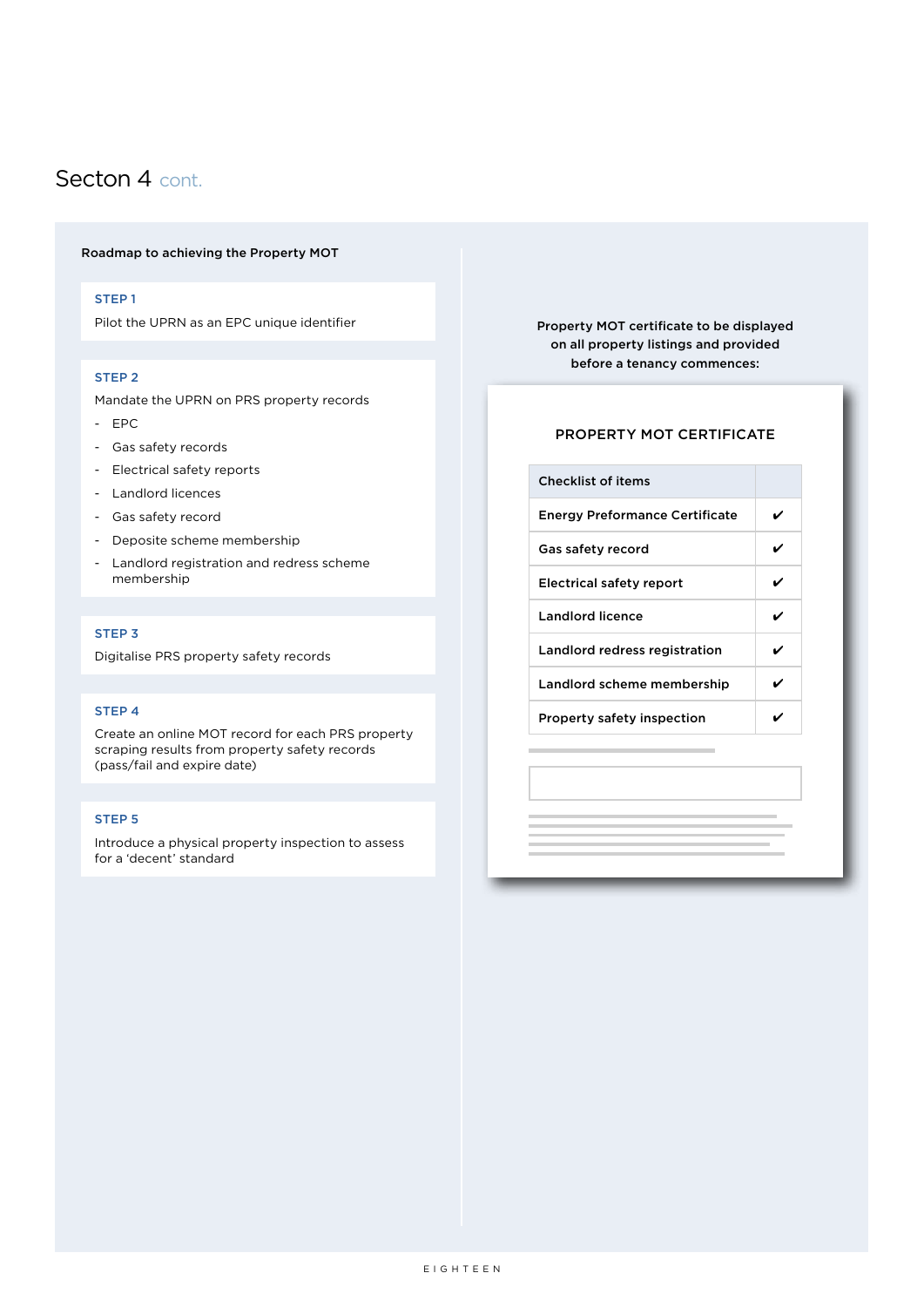### <span id="page-18-0"></span>Section 5

#### Registration, redress, enforcement, education and regulation



#### Introduction

For the PRS to provide safe housing that reaches a minimum standard it will require various steps to be taken which we have explored below. Taking one of the steps in isolation will not meet the objective.

#### **4.4 million** households in the PRS. **4.4 million** households in the PRS.

**71%** of properties are owned by individuals. **71%** of properties are owned by individuals.

**43%** of landlords use a letting agent. **43%** of landlords use a letting agent.

TLIC believe the sector needs the following:

- A regulator regulate agents to ensure a consistent minimum standard of knowledge is provided through their services to landlords and when dealing with tenants.
- A landlord register so those landlords who don't use an agent can be kept up to date with their legal obligations and any changes in legislation.
- A property register so every rental property is registered so that checks can easily be made to ensure the property reaches a minimum standard and enable easy data sharing.

The sector requires ongoing education and we can only educate when we can reach every landlord, tenant and agent.

#### Landlord registration

We considered that a scheme like Rent Smart Wales (RSW) of landlord registration would not be expensive (could be zero direct cost to the Government), would be easy and quick to implement. This would ensure all landlords were known and information about being a landlord could easily be distributed. Landlords should be registered whether they use an agent of not. Agents should be prohibited letting properties for unregistered landlords and possession etc. could be linked to being registered. This registration could provide a unique landlord identifier i.e. their tax reference which could then be searched by HMRC and could be used in other contexts, like deposit protection, court work etc. to link up the different systems and reduce non-compliance. Each landlord would also register the properties they own on a property register and each property's UPRN could be linked to it during registration, giving a local authority simple access from a property address back to the owner.

#### Landlord redress

The question of landlord redress is generally supported, though if the landlord uses an agent, who already has to be part of redress, duplication needs to be avoided. We therefore suggest that redress could be restricted initially to self-managing landlords, somewhat like RSW licensing only applies to self-managing landlords. The agent redress scheme could be used for managed landlords. The registration process could be linked to redress with each property identified if it is under the landlord's redress or an agent's redress. If the agent dis-instructs (which they should be able to) this could flag up to the local authority/regulator for checking. We presumed redress would be funded though landlord membership, as we currently have with agents.

Neither of these proposals will stop criminal landlords being criminals but by having linked systems, it should reduce the places to hide.

#### **Regulator**

All of this links into the proposal for a single regulator. This should be the front door of any enforcement issues and complaints. Consumers do not currently know if they should speak to the deposit adjudication, redress for agents, local authority, trading standards, a professional body etc. depending on the problem. A single regulator could help and direct issues to the appropriate sub body. The register, redress, deposits etc. should effectively then exist within the regulator and this would help ensure landlords and agents were compliant with CMP, redress etc as they would all join up.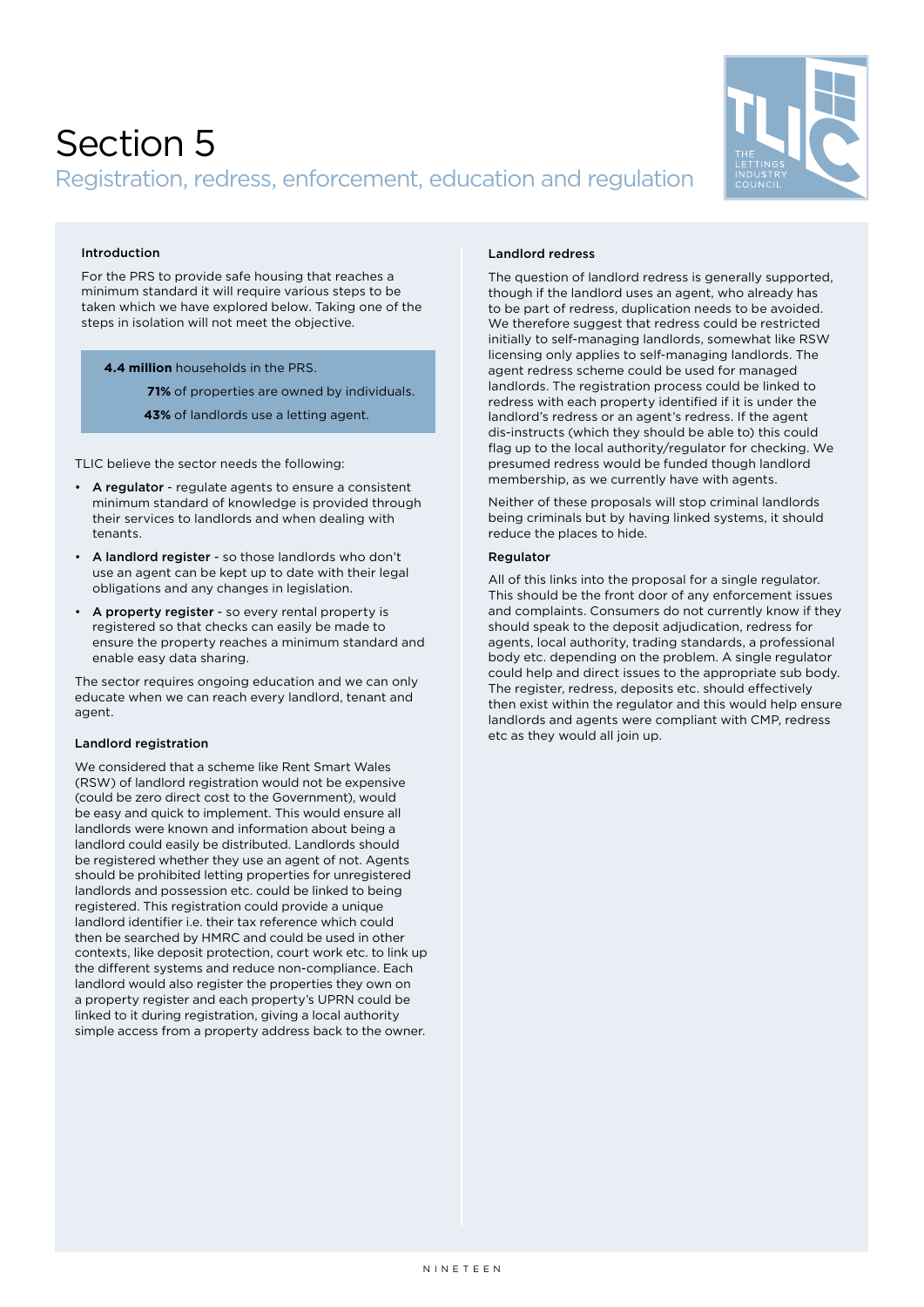#### <span id="page-19-0"></span>Secton 5 cont.

#### Regulation

Regulation can be broken into steps. Currently there is no list of who even needs to be regulated.

#### STEP 1

- A simple, light touch, registration, much like the landlord registration above. Make the process simple and cheap to encourage large scale compliance, self-funding through online processing and a simple web site.
- This step could be self-funding from the Government's point of view and brought in with relatively little notice, an "easy win" if you like, but forming a valuable basis on which to build a new system.
- The system will need to be designed to allow for one company to have multiple offices.

#### STEP 2

- Introduce minimum criteria for registration. There are already things like CMP, redress, deposits that could easily be brought in to ensure compliance. Ensuring higher standards by making it harder to engage with services without the correct registration.
- For example portals could only advertise for registered landlords or agents, and the system would only allow the registration if the applicant had any necessary Client Money Protection, redress etc.
- The current fragmented system enables agents to get away without having all the elements of the puzzle in place as there is no effective way of checking. Any system should be designed from the ground up with automated checking in mind.

#### STEP 3

This step which might be started from the outset but only become mandatory later, would be for those working in lettings to have a basic qualification. It is suggested the regulator could decide the qualification but there are some key considerations:

- a. The qualification should not be a significant barrier to people working in the industry.
- b. Enough time should be provided for people to achieve such a qualification.
- c. Many areas of property business (for example sales and lettings,) will have overlapping elements and credit should be given without the need to study the same material or prove competence.

#### Education

There will be a lot of people to get qualified. "Fast access" should be allowed for experienced practitioners. This is not grandfathering them in without assessment, rather a simple system of testing where they could show they have the requisite knowledge. To be effective there will need to be some form of verification of both any testing system but also who is actually doing the test. It is suggested this role could be handled by the regulator, who would own the qualification and the testing process. This would have the advantage that they could ensure suitably rigorous testing was in place and ensure the qualification is universally recognised across the industry (and is owned by the employee ensuring free movement of labour). If the regulator controls that testing process it should allow the fast access for experience agents and set the minimum standard people would have to be trained to.

Careful consideration needs to be given to who needs to hold what qualification. This is particularly true for large organisations where you will have increased functional speciality and at a director level, your role is about running the business not dealing with landlords and tenants. If 100 hours study are needed for level 3 this will be a significant cost in time and money (nearly 3 weeks work) for employers. Therefore as a very minimum sufficient time should be given to finance and achieve this. This also gives an idea of the implementation period for an agency to get all the staff through training, whilst still running their day to day business. RSW allowed 12 months for far fewer staff to complete a one day course. Consideration also needs to be given to new staff starting after commencement and how long they would reasonable need to get any qualification. RSW allows three months which is probably about right.

Any qualifications could have different steps involved. For example, like in Wales, every member of staff who deals with consumers should have a basic training course, within three months of working in the industry, with those responsible for each office needing to have a level 3 within 6 months of taking on that responsibility. Longer time scales would probably be needed for the transition as there will be tens of thousands of staff to get through any system and it is important that staff being trained does not result in a drop in standards for consumers as the staff are away getting qualified.

Any qualification system needs to be linked to a CPD system. This should require a minimal annual CPD. The qualification should be kept "live" for the employee as long as they do the required CPD. There is no real value limiting the life span of the qualification if you have CPD, it should last as long as the CPD is completed. All staff, qualification details and CPD could all be part of the online system held by the regulator so that those not shown to be complying can easily be identified. Failure to register CPD could trigger investigation and some random audits could be used to ensure greater genuine compliance.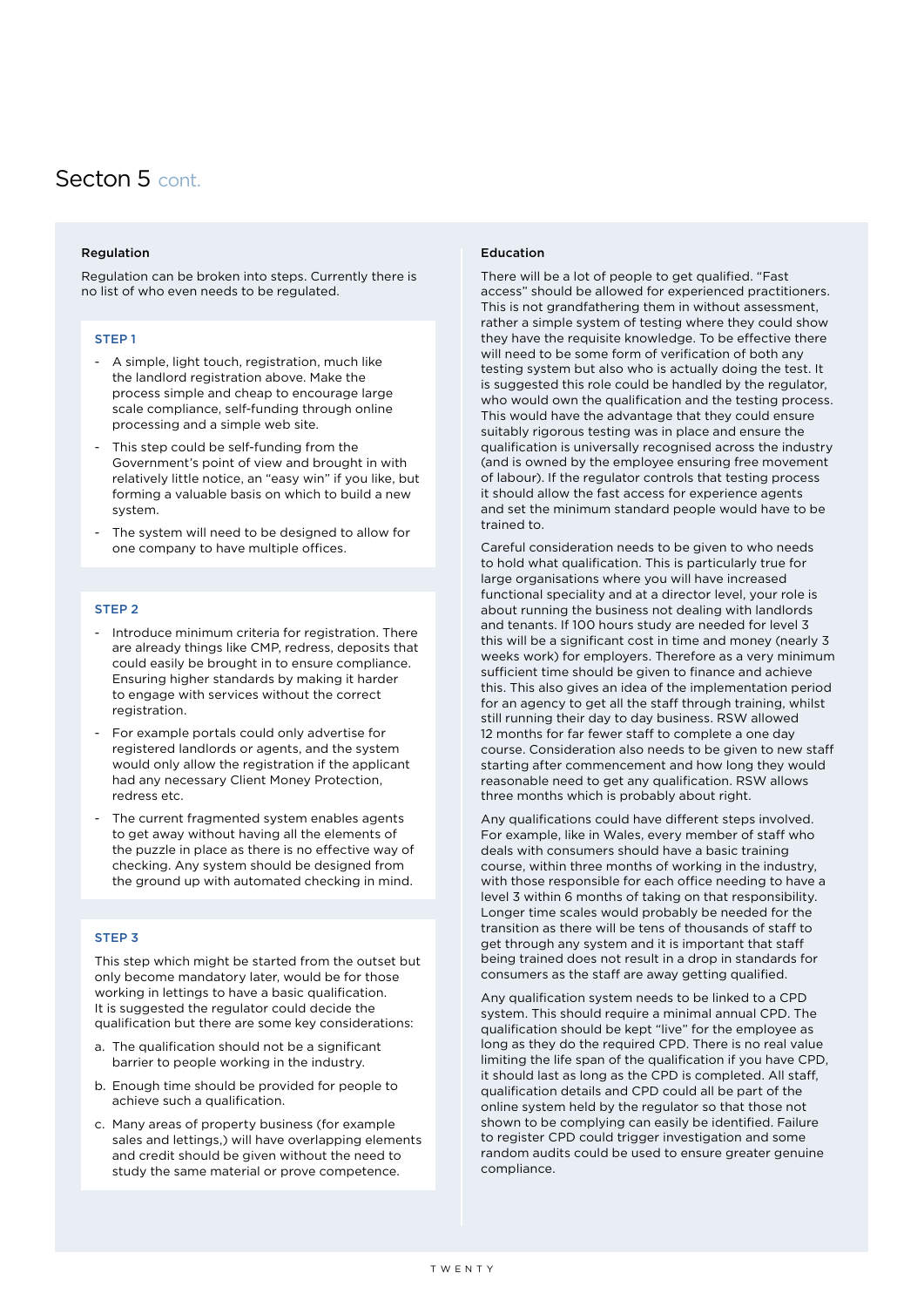

<span id="page-20-0"></span>The RSW learning would indicate that there needs to be some incentive to register and qualify early if you are to avoid a last minute rush, which may cause problems managing the work load.

#### Enforcement

Central to many proposals is the idea of using technology and unique references to link up disparate data sets. The UPRN could link lots of property requirements like electrical safety checks, gas safety checks, EPC etc. Likewise landlord or agent (and any staff) identifiers could very easily and quickly link up the different people involved and help ensure that it is difficult to function without being properly set up and regulated. Doing this through the design of online systems would enable a large amount of compliance to be automated with human intervention only needed by exception.

If the different data sets start to get linked up then system starts to be more self-enforcing. For example, you could not get a court order if you could not provide the landlord registration and the property registration and the court systems should be able to check that data (indeed with an online form elements could even be imported from another data set). This would force compliance on the vast majority of the market but we recognise that there will be a criminal elements that

will remain outside the scheme. However, some loop holes would be easy to close (like requiring the UPRN and tenure on council tax forms so it could check if the property was registered as rented) but others would be more resistant. If the vast majority of the compliance can be checked it would A) make it a more hostile environment for the criminals to work in and B) it would allow very limited local authority resources to be targeted much more tightly.

#### Conclusion

A system of registration should be at the heart of this area of development. Registration of landlords and their properties and registration of agents and their staff. This system should be designed with it being seen as the central spine to compliance, linking different elements together. For example, it could easily be a requirement that to advertise someone had to prove their registration (as a landlord or agent and the property). Using the UPRN for council tax and landlord registration of property would enable disparate data sets to work together to ensure it is much harder to operate under the radar. As we are in the 21st century any system should have a strong digital focus to minimise costly human input and help create a hostile environment for those seeking to avoid compliance.

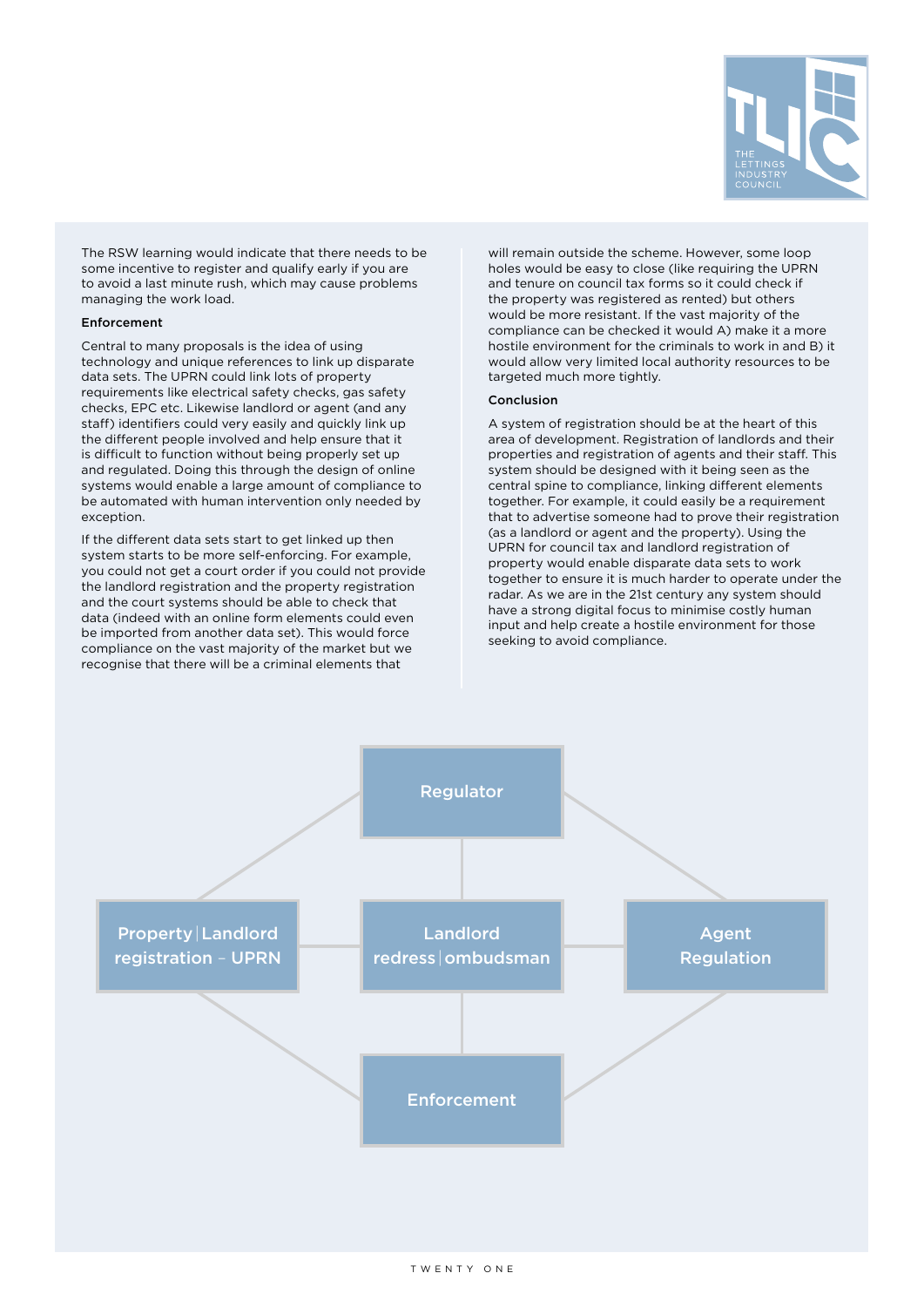### <span id="page-21-0"></span>Section 6 Short Term Lets and Rent to Rent

#### Future proofing for unintended consequences of regulation

We consider below, the implications of the core sections of the Renter's Reform Bill, (Court reform, abolition of S21, Landlord registration, regulation and qualifications, lifetime deposits, property MOT's, and health and safety), in the context of short term lets and rent to rent schemes and how those may affect the aims and considerations of the planned reform and any unintended consequences of the same.

#### Rent to rent schemes considerations in regards to renters reform

#### Introduction

There are 3 main silos of rent to rent (Guaranteed rent schemes)

- Council providing a scheme of guaranteed rent for landlords to bring more housing into the affordable sector.
- Reputable agents running a secure scheme, offering the guaranteed rent model as a choice against a managed service.
- Individuals setting up companies to make their fortune in the property industry without paying for a brick e.g. https://multiletcashflowsystem.com/

Clearly, the priority is to ensure all of the above groups are properly regulated and eventually qualified.

With the abolition of Section 21, the modifications to section 8 notices to facilitate the Landlord moving back into the property will need to be carefully drafted to include the owner Landlord in the rent to rent scenario. This can be done in a number of ways:

- 1. Carefully adding the owner landlord in a rent to rent scenario into the drafting, this may risk bringing in some leasehold landlords you do not wish to include.
- 2. Although pre-notices are not generally favoured in this instance serve a pre-notice with the AST to the sub tenant, naming the individuals who have an ownership right who can serve the notice on these grounds.
- 3. Allow anyone named on the land registry to serve the notice on these grounds.

We believe option 2 may be the most straightforward, to negate the Freeholder issues in leasehold.

#### Landlord registration and licensing

• Both the owner landlord of the head tenancy and the landlord of the AST should be registered as landlords. • There should be a concept of a responsible person which should be inputted into the landlord's registration, this person/entity would then be the person responsible for the licensing and conditions. In the guaranteed rent scenario, the landlord of the AST would be the responsible person.

#### Qualification & training

• Clearly the AST landlord will need to be fully qualified and trained as the responsible person. The owner landlord should not require any training, as long they are registered, so are contactable.

#### Client money protection (CMP)

• It is a weakness that the rent to rent scheme does not require CMP insurance as it would not pay out as there is no client money. There should be a separate specialist insurance required, or at least a requirement that all deposits are placed in a custodial scheme.

#### Insurances

• There should be a minimum requirement of PL and PI insurance for rent to rent schemes, with the appropriate endorsements. Building insurances should be checked to ensure the landlord has cover that will protect them.

#### Points of note

- The contractual tenancy agreement between the agent tenant and the owner landlord will be outside of the 1988 Housing Act. The agent tenant needs the ability to end the sub-tenancy within the terms of the contractual relationship.
- Alternatively, where the agent is undertaking a rent to rent contract, there could be a surrender clause to allow them to terminate the contractual head tenancy, but this is not ideal and would not be necessary if the s8 is drafted to include this scenario.
- Head agreements will need to be altered in line with the new rules, with length of time to serve notice. This may provide a problem with some current 3 year long agreements if the agent can no longer gain possession in the time frame in the head contract for notice.
- We could not think of any lifetime deposit implication in the rent to rent scheme that are specific to the rent to rent scheme.
- Rent to rent agents are going bankrupt as they do not understand the taxation. There are professional rent to rent schemes - we should ensure all are within the legislation and they should be brought into line with this or expelled from the market.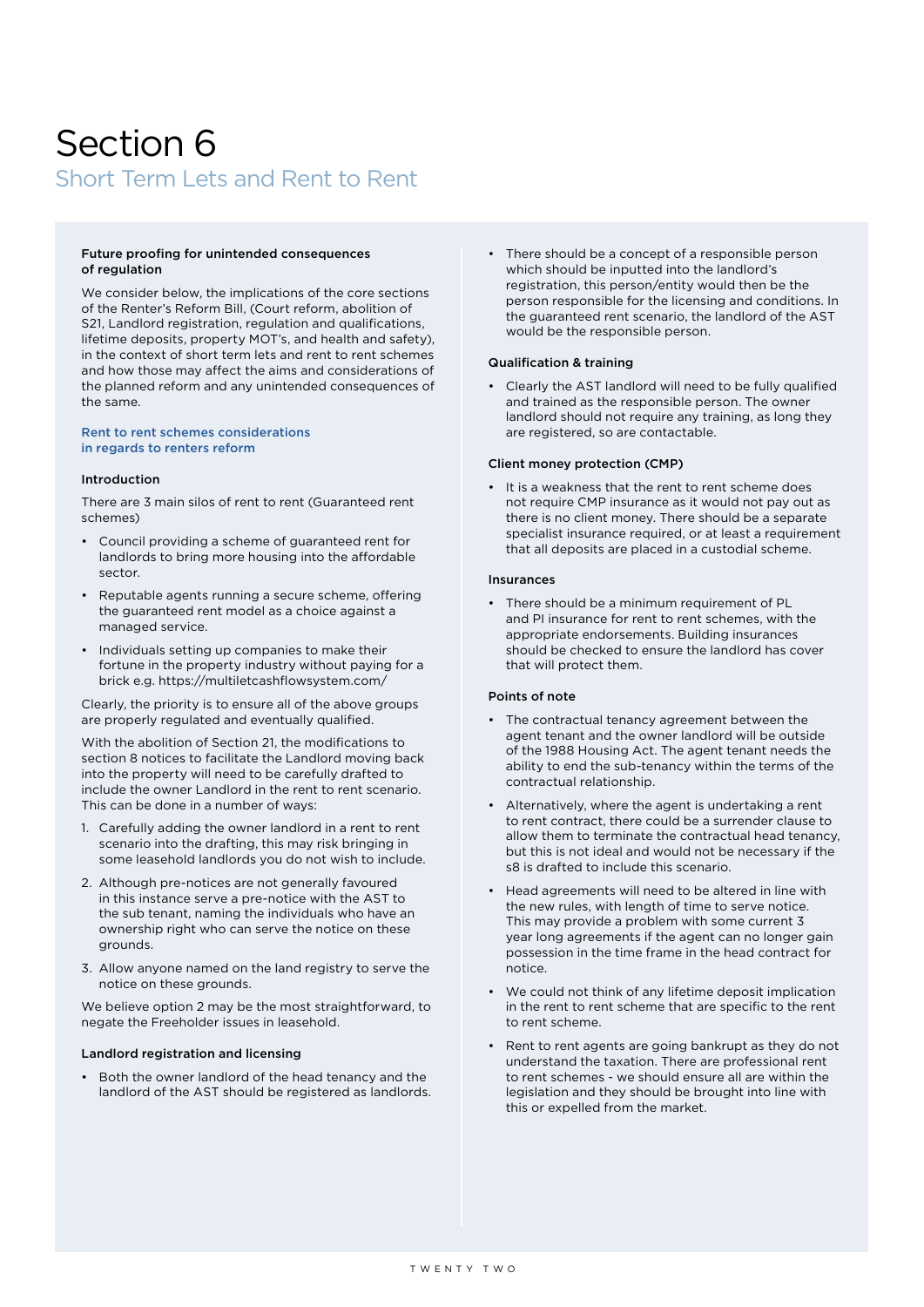

#### <span id="page-22-0"></span>Short-term lets: key considerations and recommendations

The short-term letting industry can produce local economic benefits, but we are at a crossroads for policy development, as the needs of local communities, including the provision of long-term housing options, must be balanced with the supply of short-term let property.

#### Areas for consideration

### SUPPLY IS BEING LOST TO THE COMMERCIAL TOURISM MARKET ON A DAMAGING SCALE IN AREAS WITNESSING AN INCREASE IN CONCENTRATIONS OF SECOND HOMES BEING

LET ON THE SHORT-TERM MARKET.

- An increased reliance on a limited supply of homes in the private rented sector is being driven by the mismatch between affordable supply and demand, and the increased expectations of local authorities to rely on private renting options to help meet local housing need.
- [Propertymark monthly Private Rented Sector report](https://www.propertymark.co.uk/news-reports/prs-report.html) highlights a growth in demand against a backdrop of undersupply in the lettings market, albeit to different extents across the country. Our insight is corroborated by other industry commentators pointing to a decline in the number of homes available to rent against a backdrop of strong demand.
- There is evidence that areas experiencing an increase in the availability of short-term rentals will see a contemporaneous decrease in supply of homes to rent on the longer-term market. It serves to reallocate housing supply from one part of the market to another, limiting the pool of homes to rent, leaving fewer homes for people who need them.

#### Key statistics

- [Propertymark research](https://www.propertymark.co.uk/resource/the-impact-of-short-term-lets.html), carried out via a member survey in October 2021, revealed that almost one quarter of members have lost private rented sector properties due to landlords deciding to let on the short-term market in the last 12 months.
- The private rented sector has lost over 250,000 households since 2017, and Propertymark monthly Private Rented Sector Reports illustrate a sustained rate of sale of buy-to-let property since 2018. Homes are being removed from residential use at a higher rate than delivery of new supply of comparable homes can keep up with.
- There has been a marked decline in buy-to-let investment, especially in areas where housing costs are highest, in the last five years, with 250,000 fewer properties purchased by landlords since 2015. This decline in investment has taken place alongside an increase in new holiday let companies being registered over the same period.
- The recent growth in the short-term letting market corroborates Propertymark's 2019 research, which warned that up to half a million properties were at risk of being displaced into the short-term lets market. This phenomenon is also noted by the Office for National Statistics in their recent report exploring house prices in tourist hotspots.

INCREASING COSTS IN THE PRIVATE RENTED SECTOR IS AN INEVITABLE OUTCOME IN AREAS WHERE TENANT DEMAND OUTSTRIPS LONG-TERM RENTAL SUPPLY.

- The restriction of tax relief on mortgage interest payments to the basic rate of income tax makes returns on buy-to-let investments less attractive.
- Landlords renting their homes in the holiday letting market in 'hotspot' areas can make substantial annual revenue, between £30-40,000 each year.
- The additional 3% Stamp Duty Land Tax on additional residential property dis-incentivises buy-to-let investment as it diminishes returns.
- Local tax policies should not incentivise one use over another, and there must be greater parity between the long-term private rented and short-term holiday let sectors. Small Business Rates Relief (SBRR) on nondomestic rates (NDRs) should not enable a short-term let business that meets the threshold for NDRs to pay neither council tax nor business rates.
- The Tenant Fees Act is making it more difficult for landlords to mitigate the financial risk associated with letting their properties.
- There is a considerable range of additional requirements landlords in the private rented sector must comply with including (but not limited to), gas/ electrical safety, deposit protection, energy efficiency and licensing requirements.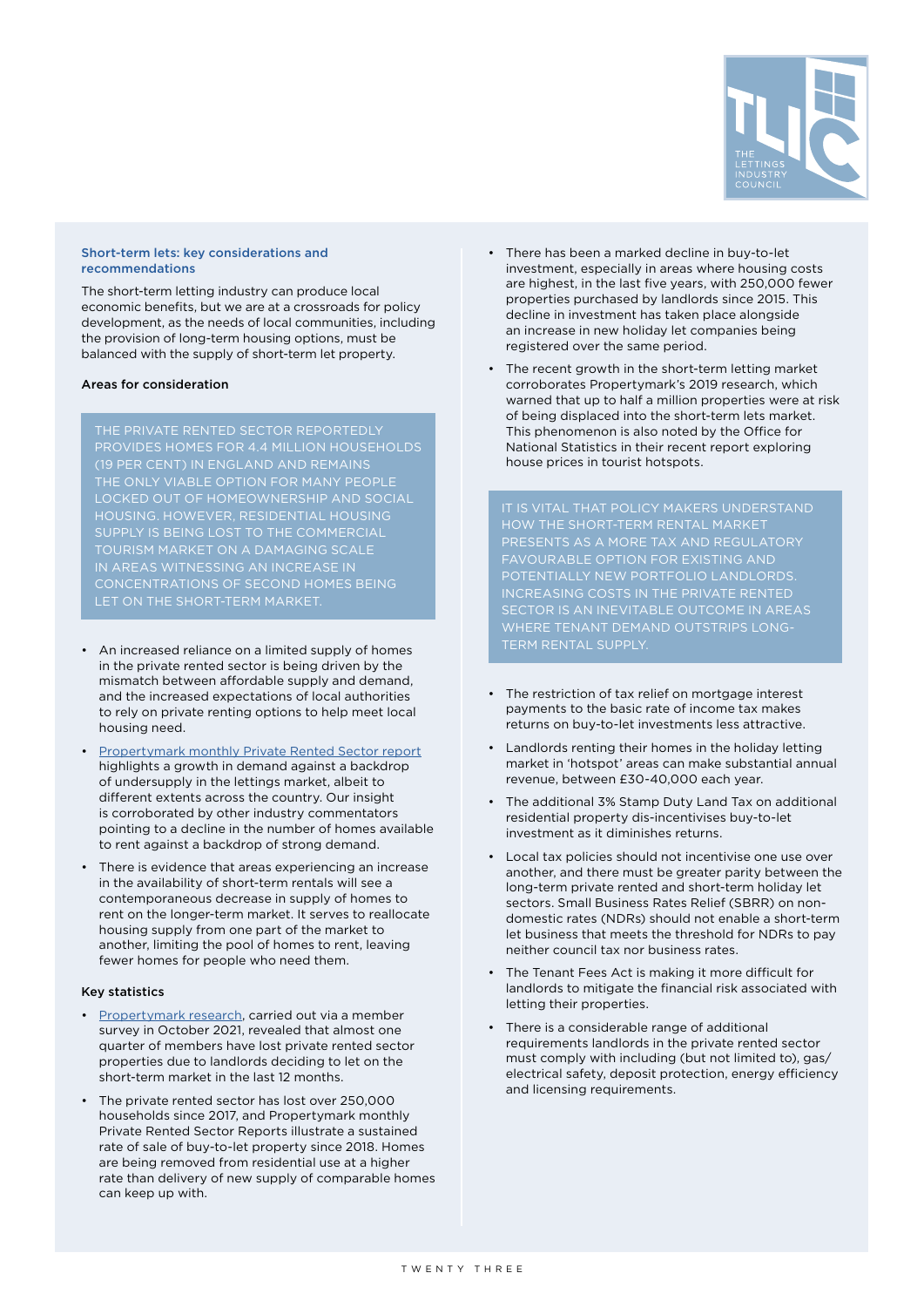#### Secton 6 cont.

WE DO NOT HAVE A CLEAR FRAMEWORK FOR DEFINING THE DIFFERENT CATEGORIES OF SECOND HOMES, WHICH MEANS THERE IS A

- We note that there is already data available for the number of second homes registered for Council Tax in each local authority across the country, but we have very limited understanding of how many second homes are being let in the short-term/holiday letting industry.
- We propose that reliable data can only be captured once the UK Government have developed a robust typology that sets out definitions of each type of second home based on use. By defining each type of second home the UK Government can ensure its data provides a more reliable picture of housing use, at both a national and local level, which can lay the foundations for smart policy making in this area, minimising the risk of unintended consequences.
- We recommend that property use be broadly categorised across the following three types, to help differentiate primary homes from the two main types of second homes:

Primary homes are occupied by the owner or let to tenants as their main and principal homes – these are 'homes'. This includes homes being let in the privately rented sector and whose landlords are required to register with Rent Smart Wales. Buy-to-let properties provide rented accommodation to be occupied as a main residence, so they are primary homes for that reason.

Second homes are properties that are not lived in by their owners as their main and principal abode but are used by the owners on an ad-hoc basis for private enjoyment of the property throughout the year i.e., they are not occupied full time by someone who lives their permanently.

Short term or holiday lets are properties that are used for commercial purpose through letting to people on a short-term basis throughout the year – they are properties registered for non-domestic business rates.

There is potential for properties to fit into any of these categories at any given point, punctuating the need to create a typology that can account for all possible nuances. We have merely proposed a solid foundation upon which the UK Government can build a framework for second homes policy development, based on data it can rely on.

#### Recommendations

The UK Government should carefully consider measures that will help level the playing field between a more tax favourable and unregulated short-term letting industry and the less tax favourable and intensely regulated private rented sector (long-term letting industry). To achieve this, we make the following recommendations to the UK Government:

- Ensure that tax policies do not disincentivise investment in the private rented sector. The impact of the additional 3% Stamp Duty Land Tax on buy-tolet investment should be reviewed and short-term let businesses that meet the criteria for NDRs should be excluded from Small Business Rates Relief (SBRR).
- Significantly increase the delivery of social rented housing in the areas where it is most needed, and ensure that housing supply is increased across all tenures, including affordable rent.
- Explore ways to redress the balance of regulatory obligations across the two industries, to prevent poor practice and safety standards and to ensure local authorities have appropriate powers to balance the needs and concerns of their communities with wider economic and tourism interests. There should be a mandatory level of compliance for Fire Safety, EICRs GSC, etc and how to police anti-social behaviour in short lets.
- Develop a robust typology for defining the different categories of second homes to enable collection of reliable data, upon which to based policy developments in this area.
- Pilot the introduction of a short-term rental registration scheme using the proposals set out by Airbnb in their [White Paper,](https://www.airbnb.co.uk/d/ukwhitepaper) to help capture valuable data about use of property in the industry.
- Any landlord, with sole possession, renting a residential property of any form, to the public, should be registered, to avoid creating loopholes. It would be ideal to align short term lets to the UPRN project.
- Lets for under 14 days in a calendar year should perhaps be outside of the definition of short term / holiday lets and outside of the legislative requirements.
- House swaps should be left outside of the scope.

LETS - THEY UNDERMINE THE LEVEL OF GOOD HOUSING REQUIRED FOR LONG-TERM RENTERS, IS TRYING TO PROTECT. WE SHOULD ENSURE THIS LOOPHOLE IS CLOSED OFF BY MAKING THE STANDARDS AND TAXATION FOR SHORT TERM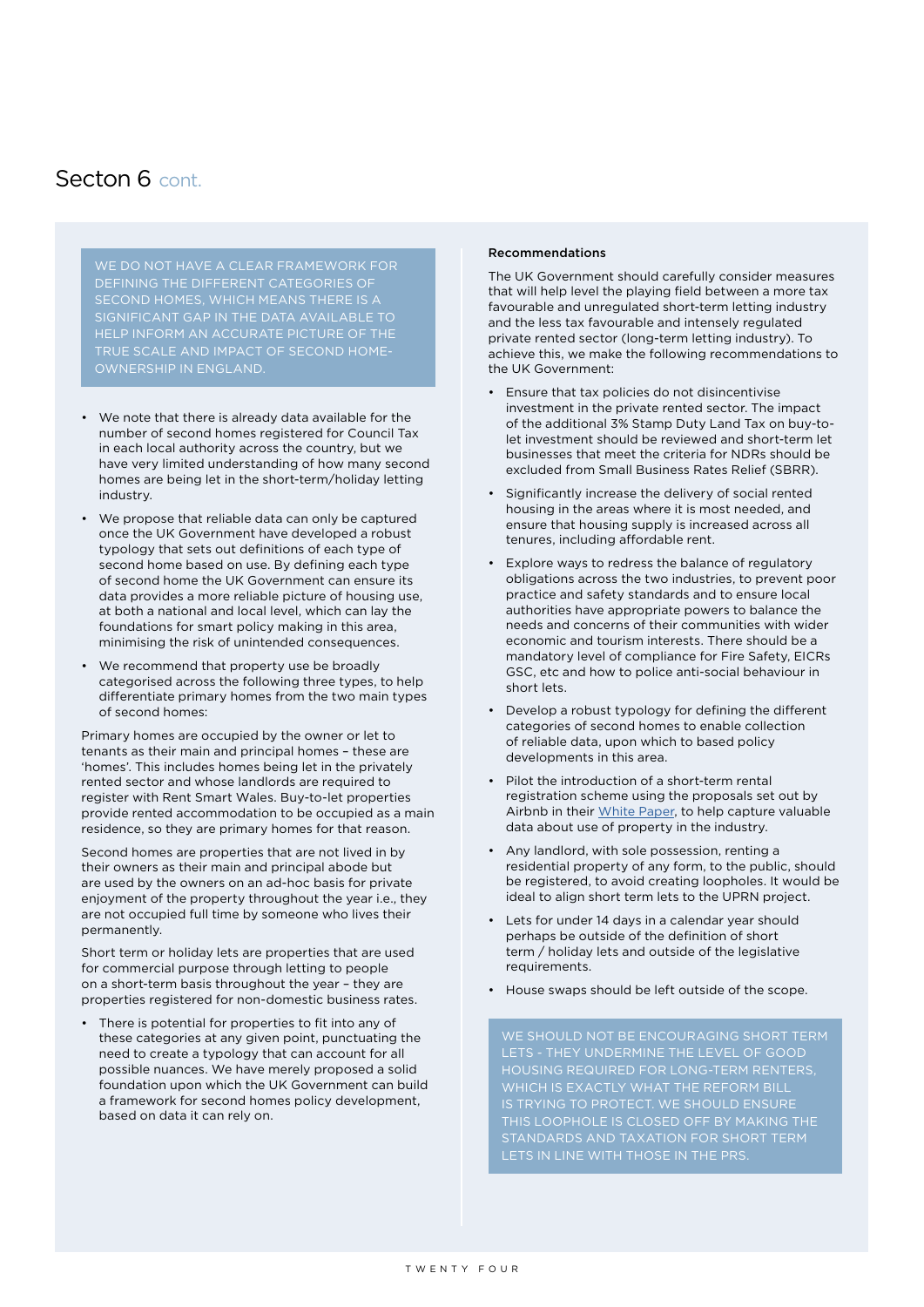### <span id="page-24-0"></span>Conclusion



The Renter's Reform Bill provides a once in a generation opportunity to improve the lives of renters. However, in order to achieve maximum impact and create true strategic change, we believe it is crucial to phase in these significant changes in a considered manner over a period of time, avoiding unexpected unintended consequences which only hurt those we are seeking to protect the most - tenants.

This reports seeks to find a balance between encouraging investment in the sector to increase available homes and ensure they are of consistent good quality through natural supply and demand competition.

Importantly, we call for the regulation of agents, creating a level playing field for those acting in a professional capacity. It is essential that agents can demonstrate an appropriate standard of legal knowledge when dealing with landlords and tenants, especially concerning the safety of tenants.

However, as finances get tighter, more landlords are looking for cheaper agent services, sometimes electing to self-manage or to even let the property independently which poses a risk within an unregulated sector. A property register will therefore provide many benefits not least offering a tool for education. There will be an easier and more direct route for communication, providing landlords with access to essential information, helping them understand their obligations and keeping them updated regarding key changes in the sector.

In addition, landlord redress will give consumers an alternative to the court route which many cannot afford. At the same time, this will relieve the burden on the courts to be able to deal with the most serious of matters more quickly. We also call for urgent court and bailiff reform to deal efficiently with the very serious issue of a tenant losing their home. Better use of low cost mediation early on in the process could attain over a 50% success rate reducing the strain on the courts by up to 25%.

We believe that every tenancy should have a written tenancy agreement or statement of terms and every property in the PRS must meet, by law, a minimum standard and be fit for purpose. The only way to achieve this is to first embrace digitalisation, starting by mandating the use of the UPRN. Learning from the way that EPCs are registered, next steps would be to mandate the UPRN on gas and electrical safety reports along with a national register for each, through the creation of a Property Portal, which would produce a property MOT certificate (also known as a Property Passport or PRS Decent Homes Assessment). This way properties can be declared safe from the outset, giving tenants reassurance that their home is free from hazards and enabling targeted enforcement, which is not solely reliant on tenants reporting problems.

Lifetime deposits should also be targeted where they are needed and we urge Government to reconsider offering bonds or individual cash deposits to those in receipt of benefits, supporting them with a lifetime deposit solution while they are dependent on state financial support.

Lastly, short term letting and rent to rent must be considered when planning PRS reforms to avoid any unintended consequences. The needs of local communities, including the provision of long-term housing options, must be balanced with the supply of short-term let property.

It is clear that all sectors of the Private Rental Sector are united in their desire to bring about reform. We urge the Government to adopt the above proposals, deliver real workable solutions, raise standards for all and provide genuine protection for consumers in the PRS.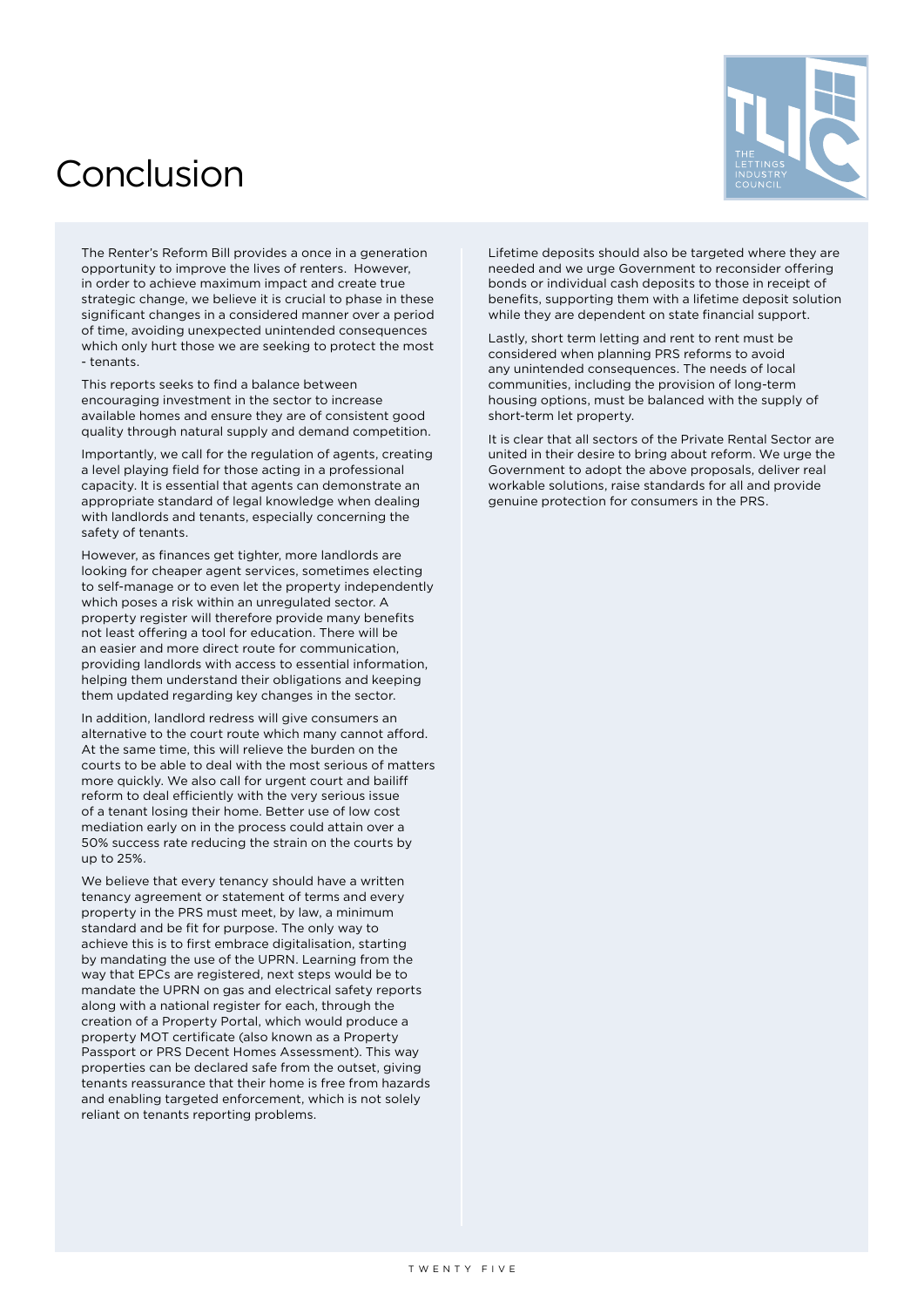### <span id="page-25-0"></span>Acknowledgements

The Lettings Industry Council (TLIC) Chair: **Theresa Wallace**

WORKING GROUPS

| Group 1<br>Loss of Section 21<br>and changes to<br>Section 8 grounds | Group 2<br>Court reform,<br>bailiff reform, mediation,<br>written tenancy agreements | Group 3<br>Lifetime Deposits      |
|----------------------------------------------------------------------|--------------------------------------------------------------------------------------|-----------------------------------|
| Chair: David D'Orton-Gibson                                          | Chair: Paul Shamplina                                                                | Chair: Steve Harriott             |
| <b>Training for Professionals</b>                                    | <b>Hamilton Fraser</b>                                                               | <b>Tenancy Deposit Scheme</b>     |
| Karen Williamson                                                     | <b>Adam Redhouse</b>                                                                 | Kristjan Byfield                  |
| Independent Consultant                                               | <b>Squires Estates</b>                                                               | The Depositary                    |
| <b>Heidi Shackell</b>                                                | Kushi Bachada                                                                        | <b>Matt Trevett</b>               |
| The Lettings Hub                                                     | <b>Acquire Properties</b>                                                            | <b>DPS</b>                        |
| <b>Nicola Thivessen</b>                                              | <b>Richard Price</b>                                                                 | Sam Reynolds                      |
| <b>KFH</b>                                                           | <b>UKALA</b>                                                                         | Zero Deposit                      |
| <b>Richard Price</b>                                                 | Deborah Brown                                                                        | <b>Eddie Hooker</b>               |
| <b>UKALA</b>                                                         | <b>Walker Morris</b>                                                                 | <b>MyDeposits</b>                 |
| Nitika Singh                                                         | <b>Beth Rudolf</b>                                                                   | <b>Richard Price</b>              |
| <b>J&amp;P Solicitors</b>                                            | Conveyancing Systems                                                                 | UKALA                             |
| Simon Wood                                                           | <b>Chris Norris</b>                                                                  | <b>Dirk Dette</b>                 |
| Hamptons                                                             | <b>NRLA</b>                                                                          | Chestertons                       |
| Jacky Peacock                                                        | <b>Phil Saunders</b>                                                                 | <b>Sean Timoney</b>               |
| <b>Advice for Renters</b>                                            | Safeagent                                                                            | <b>TDS</b>                        |
|                                                                      | <b>Glynis Frew</b><br><b>Hunters</b>                                                 | <b>Lucie Allan</b><br>Martin & Co |
|                                                                      | <b>Phil Keddie</b><br><b>Sunshine Rentals</b>                                        | Naomi Murdoch<br>Dexters          |
|                                                                      | <b>Paul Sowerbutts</b><br><b>Landlord Action</b>                                     | David Cox<br>Rightmove            |
|                                                                      | Mike Morgan<br><b>PRS</b>                                                            |                                   |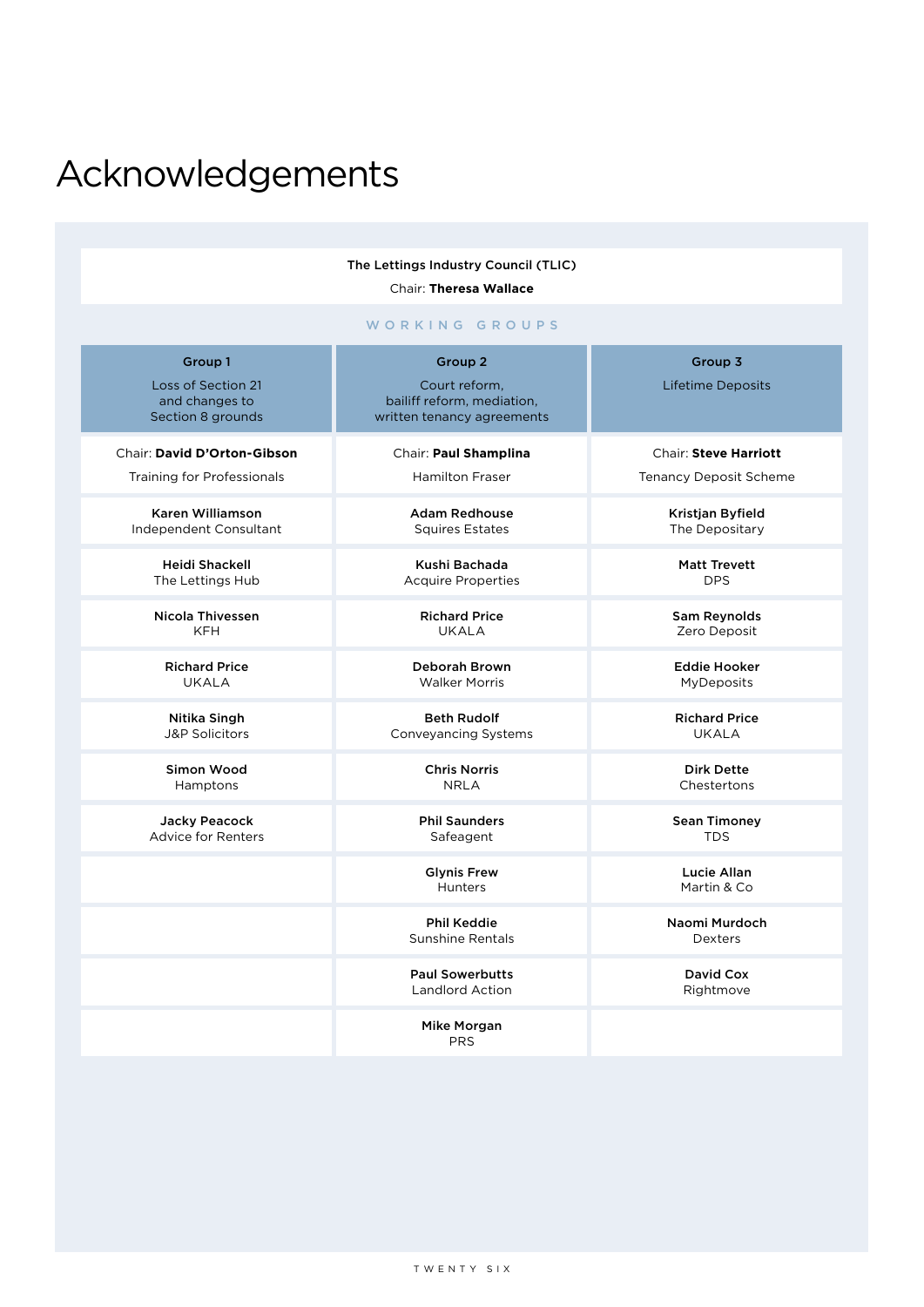

#### WORKING GROUPS

| Group 4                                    | Group 5                       | Group 6                                              |
|--------------------------------------------|-------------------------------|------------------------------------------------------|
| <b>Property MOT</b>                        | Registration, Redress,        | Short term Lets                                      |
| and Unique Property                        | <b>Enforcement, Education</b> | and                                                  |
| <b>Reference Numbers</b>                   | and Regulation                | Rent to Rent                                         |
|                                            |                               |                                                      |
| Chair: Nicola Thivessen                    | Chair: David D'Orton-Gibson   | Chair: Grace Milham                                  |
| Kinleigh, Folkard & Hayward                |                               |                                                      |
| <b>Estate Agents and Property Services</b> | Training for Professionals    | Belvoir Estate and Lettings Agency                   |
|                                            |                               |                                                      |
| Kristjan Byfield                           | Lisa Williamson               | <b>Richard Price</b>                                 |
| The Depositary                             | No Letting Go                 | <b>UKALA</b>                                         |
|                                            |                               |                                                      |
| Paul Conway                                | Paul Conway                   | <b>Simon Belassie</b>                                |
| Yuno                                       | Yuno                          | Simon & Simon                                        |
|                                            |                               |                                                      |
| <b>Stuart Young</b>                        | Sean Hooker                   | <b>Eleanor Bateman</b>                               |
| Property Log book                          | <b>PRS</b>                    | Propertymark                                         |
|                                            |                               |                                                      |
| <b>Matt Goddard</b>                        | <b>Grace Milham</b>           | Sarah Emmerson                                       |
| <b>Goddard Consulting Group</b>            | Belvoir                       | <b>Strutt &amp; Parker</b>                           |
|                                            |                               |                                                      |
| <b>Simon Ayers</b>                         | <b>Richard Price</b>          | <b>Eric Walker</b>                                   |
| Trustmark                                  | <b>UKALA</b>                  | Martin & Co                                          |
|                                            |                               |                                                      |
| <b>Frank Webster</b>                       | <b>Timothy Douglas</b>        | <b>Alex Harrington</b>                               |
| F C Webster Consulting Ltd                 | Propertymark                  | <b>Dexters</b>                                       |
|                                            |                               |                                                      |
| <b>Caroline Newsome</b>                    | David Cox                     | <b>Matt Hutchinson</b>                               |
| Knight Frank                               | Rightmove                     | SpareRoom                                            |
|                                            |                               |                                                      |
| <b>Richard Price</b>                       |                               | Naomi Murdoch                                        |
| <b>UKALA</b>                               |                               | <b>Dexters</b>                                       |
|                                            |                               |                                                      |
| Liam Gregson                               |                               | <b>Charlotte Howard</b>                              |
| Northern Consortium                        |                               | Savills                                              |
|                                            |                               |                                                      |
| Oli Sherlock                               |                               | <b>Phil Saunders</b>                                 |
| Goodlord                                   |                               | Safeagent                                            |
|                                            |                               |                                                      |
| Jacky Peacock<br>Advice 4 Renters          |                               | <b>Jerome McBean</b><br>Lodger Landlords Association |
|                                            |                               |                                                      |
| Rajeev Nayyar                              |                               |                                                      |
| Fixflo                                     |                               |                                                      |
|                                            |                               |                                                      |
| Dan Hughes                                 |                               |                                                      |
| <b>RED Foundation</b>                      |                               |                                                      |
|                                            |                               |                                                      |
| <b>Carrie Alliston</b>                     |                               |                                                      |
| <b>Hunters</b>                             |                               |                                                      |
|                                            |                               |                                                      |